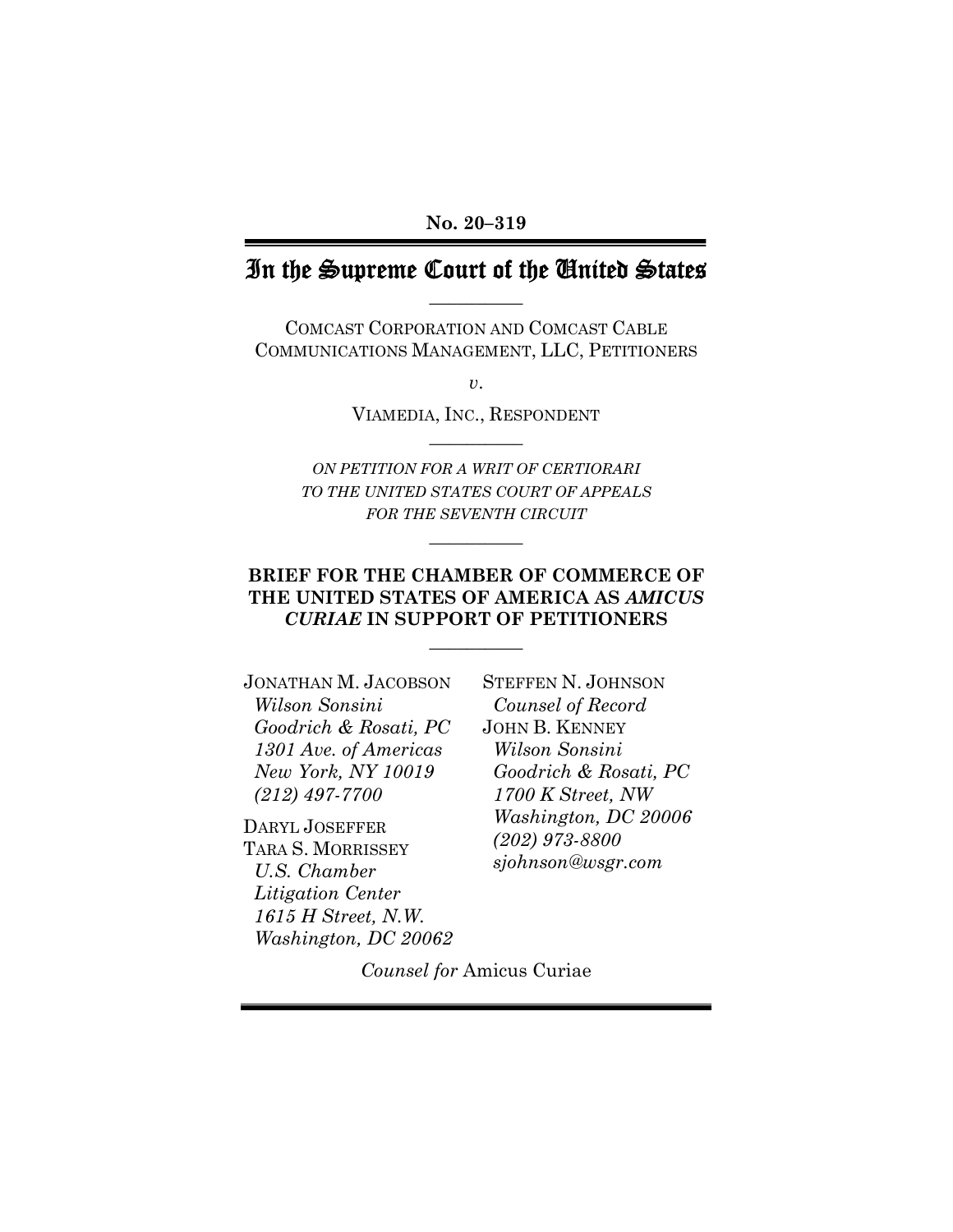## **QUESTION PRESENTED**

<span id="page-1-0"></span>This brief addresses the first question presented in the petition: Whether a refusal-to-deal claim under Section 2 of the Sherman Act may proceed where a valid business justification for the refusal is apparent on the face of the complaint.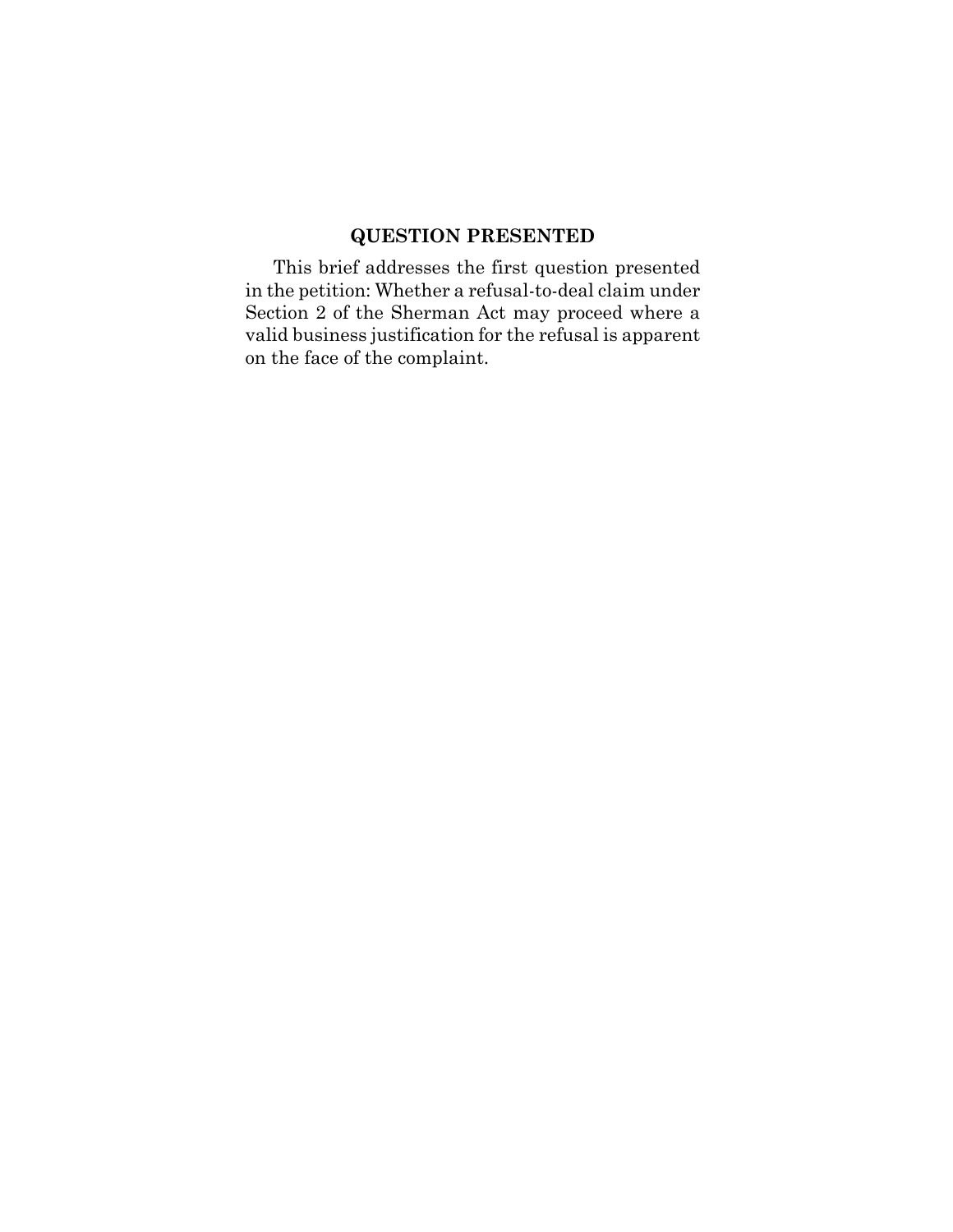# **TABLE OF CONTENTS**

# **Page**

|    |    | INTRODUCTION AND STATEMENT OF<br>INTEREST OF AMICUS CURIAE 1                                                                                                                                                      |
|----|----|-------------------------------------------------------------------------------------------------------------------------------------------------------------------------------------------------------------------|
|    |    |                                                                                                                                                                                                                   |
|    |    | SUMMARY OF ARGUMENT3                                                                                                                                                                                              |
|    |    | <b>REASONS FOR GRANTING</b>                                                                                                                                                                                       |
| I. |    | This Court's review is needed to confirm<br>that refusal-to-deal claims may not survive<br>the pleading stage where the complaint<br>itself reveals that the defendant's conduct                                  |
|    |    | A. A business's unilateral refusal to deal<br>with another business supports<br>antitrust liability only in exceedingly                                                                                           |
|    | B. | The ruling below conflicts with Second,<br>Ninth, Tenth, and Eleventh Circuit<br>decisions rejecting refusal-to-deal<br>claims whenever the defendant's<br>conduct serves a rational<br>procompetitive purpose 10 |
|    |    | C. Vertical integration predominantly<br>advances the interests of consumers<br>and should not be hobbled by unclear                                                                                              |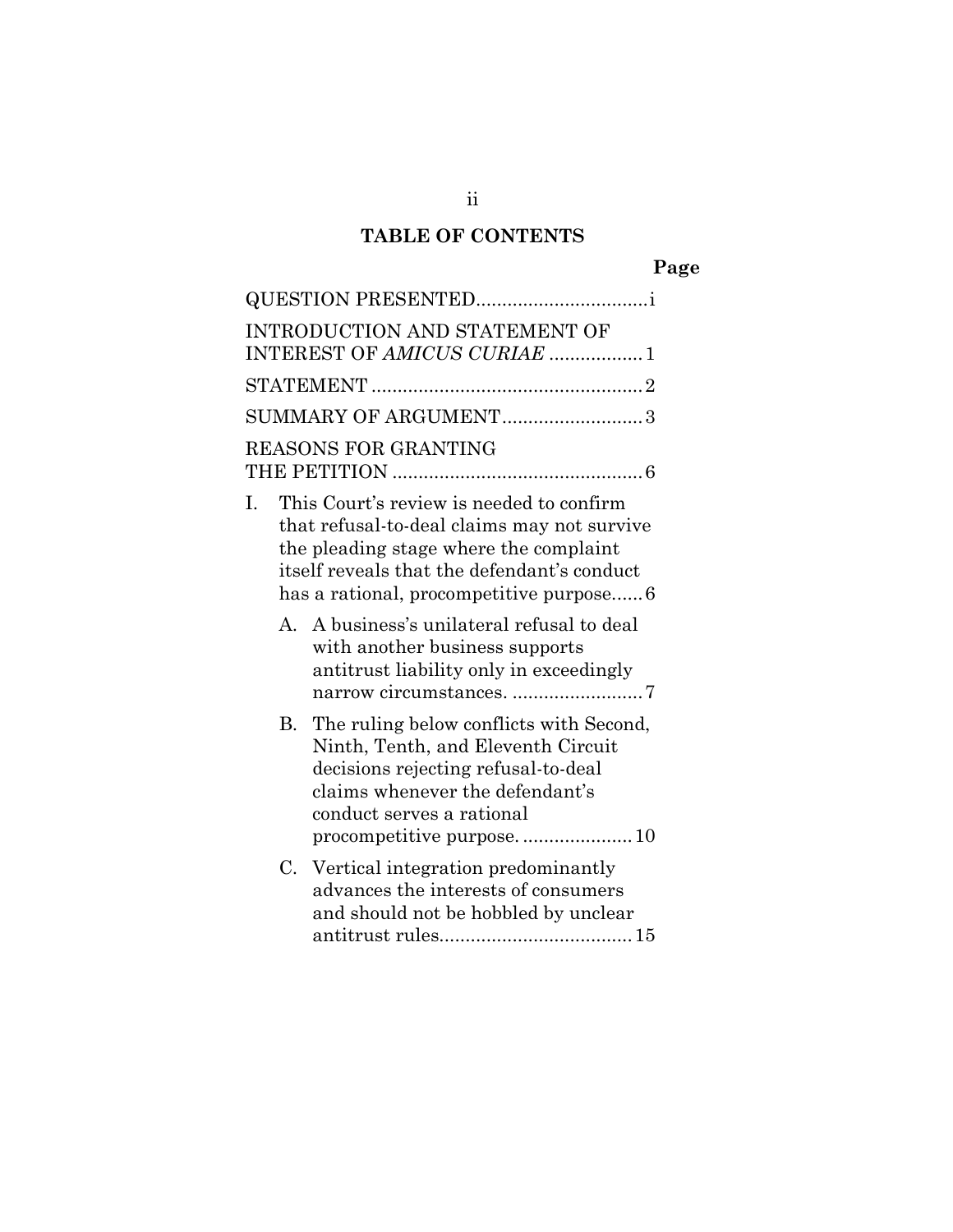| II. Rejecting refusal-to-deal claims on the<br>pleadings where a defendant has a rational<br>procompetitive purpose gives businesses<br>much-needed certainty 16 |                                                                                |
|------------------------------------------------------------------------------------------------------------------------------------------------------------------|--------------------------------------------------------------------------------|
|                                                                                                                                                                  | A. Clear rules are especially important in<br>this area of antitrust law 16    |
|                                                                                                                                                                  | B. Dismissal on the pleadings should not<br>be inhibited by a balancing test19 |
|                                                                                                                                                                  | 22                                                                             |

iii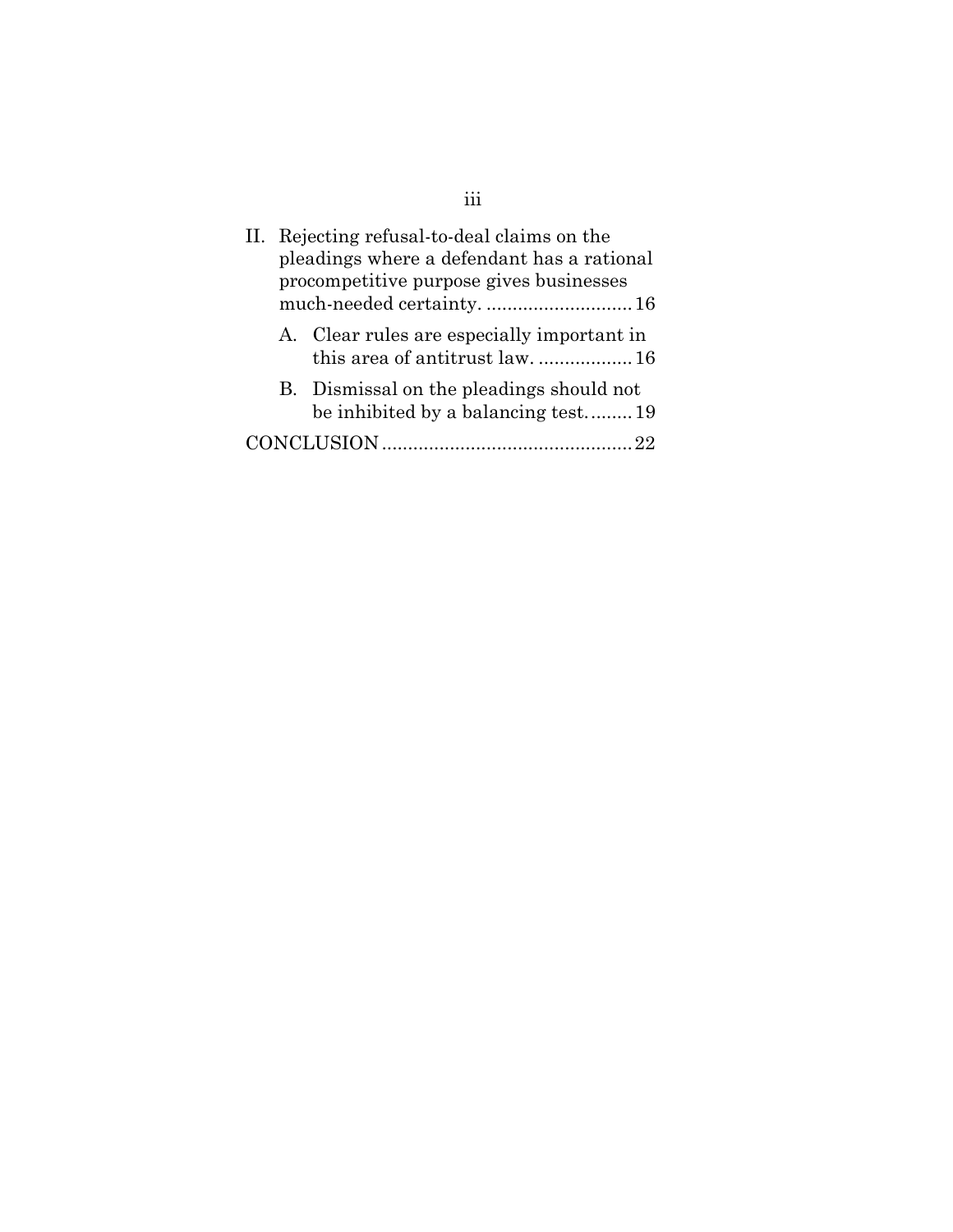## **TABLE OF AUTHORITIES**

# **Page(s)**

## **Cases:**

| Aerotec Int'l, Inc. v. Honeywell Int'l,<br>836 F.3d 1171 (9th Cir. 2016) 12     |
|---------------------------------------------------------------------------------|
| Ashcroft v. Iqbal,                                                              |
| Aspen Skiing Co. v. Aspen Highlands<br>Skiing Corp.,                            |
| Belfiore v. New York Times Co.,<br>826 F.2d 177 (2d Cir. 1987)  16              |
| Bell Atlantic Corp. v. Twombly,                                                 |
| Bowen v. New York News, Inc.,                                                   |
| Brooke Group Ltd. v. Brown &<br>Williamson Tobacco Corp.,                       |
| Christy Sports, LLC v. Deer Valley Resort<br>Co,                                |
| 555 F.3d 1188 (10th Cir. 2009) 4, 11, 13                                        |
| Duty Free Ams., Inc. v. Estee Lauder Cos.,<br>797 F.3d 1248 (11th Cir. 2015) 17 |
| Elecs. Commc'ns Corp. v. Toshiba Am.<br>Consumer Prods.,                        |
| In re Elevator Antitrust Litig.,                                                |

iv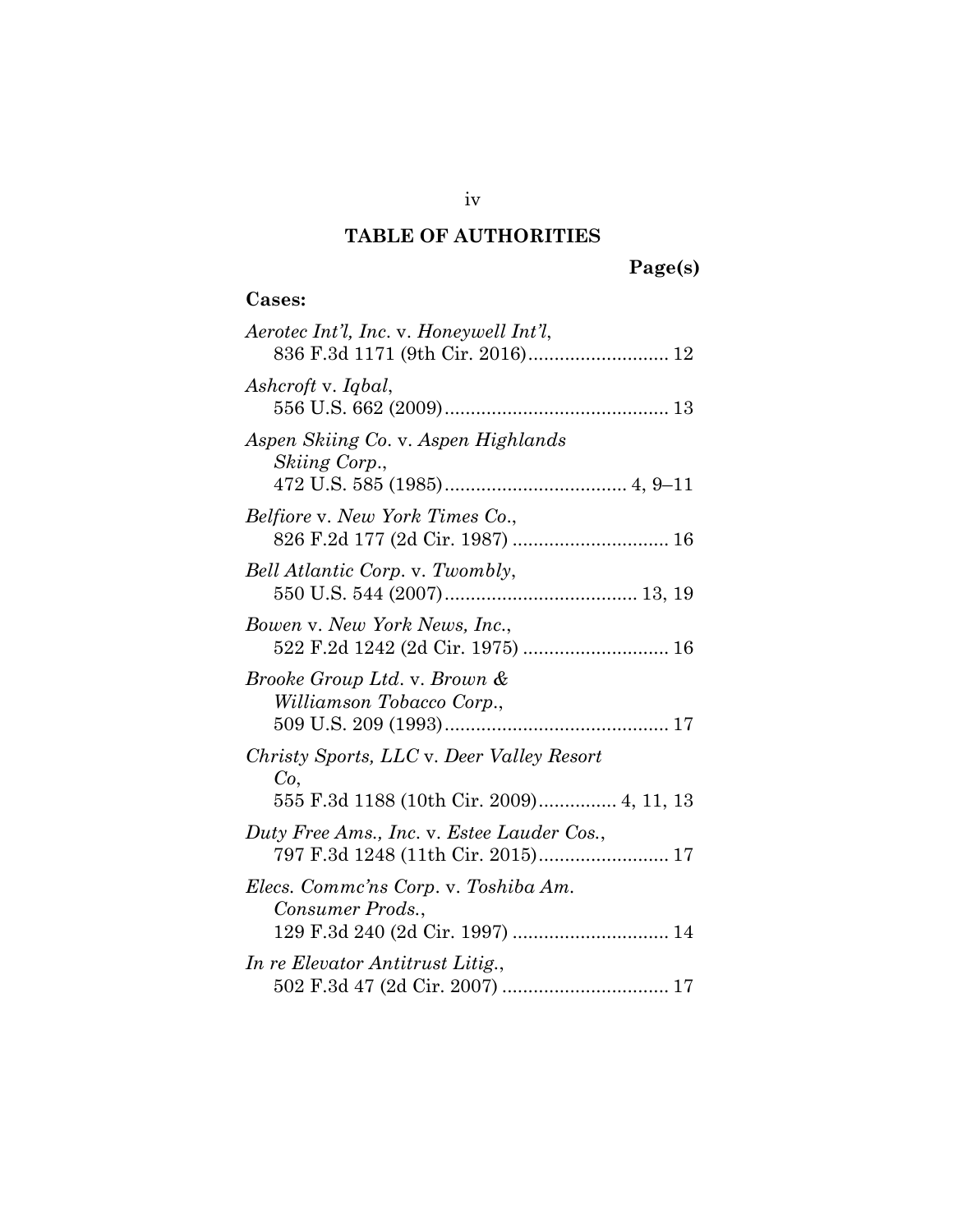| Four Corners Nephrology Assocs., P.C. v.<br>Mercy Med. Ctr. of Durango,                                  |
|----------------------------------------------------------------------------------------------------------|
| 582 F.3d 1216 (10th Cir. 2009) 17                                                                        |
| FTC v. Qualcomm Inc.,                                                                                    |
| It's My Party, Inc. v. Live Nation, Inc.,                                                                |
| Jack Walters & Sons Corp. v. Morton<br>$Bldg_{\cdot}$                                                    |
| 737 F.2d 698 (7th Cir. 1984) 14<br>Kowalski v. Chi. Tribune Co.,                                         |
| 854 F.2d 168 (7th Cir. 1988) 16<br>McWane, Inc. v. FTC,                                                  |
| Morris Comme'ns Corp. v. PGA Tour, Inc.,<br>364 F.3d 1288 (11th Cir. 2004) 11–12, 17                     |
| <i>NicSand, Inc. v. 3M,</i><br>507 F.3d 442 (6th Cir. 2007) (en banc) 21                                 |
| <i>Novell, Inc. v. Microsoft Corp.,</i><br>731 F.3d 1064 (10th Cir. 2013) 11, 18-19                      |
| Oahu Gas Service, Inc. v. Pacific<br>Resources, Inc.,<br>838 F.2d 360 (9th Cir. 1988) 12                 |
| Pacific Bell Telephone Co. v. linkLine<br>Communications,<br>555 U.S. 438 (2009) 3, 7, 10, 13-14, 16, 18 |
| Park Irmat Drug Corp. v. Express Scripts<br>Holding Co.,                                                 |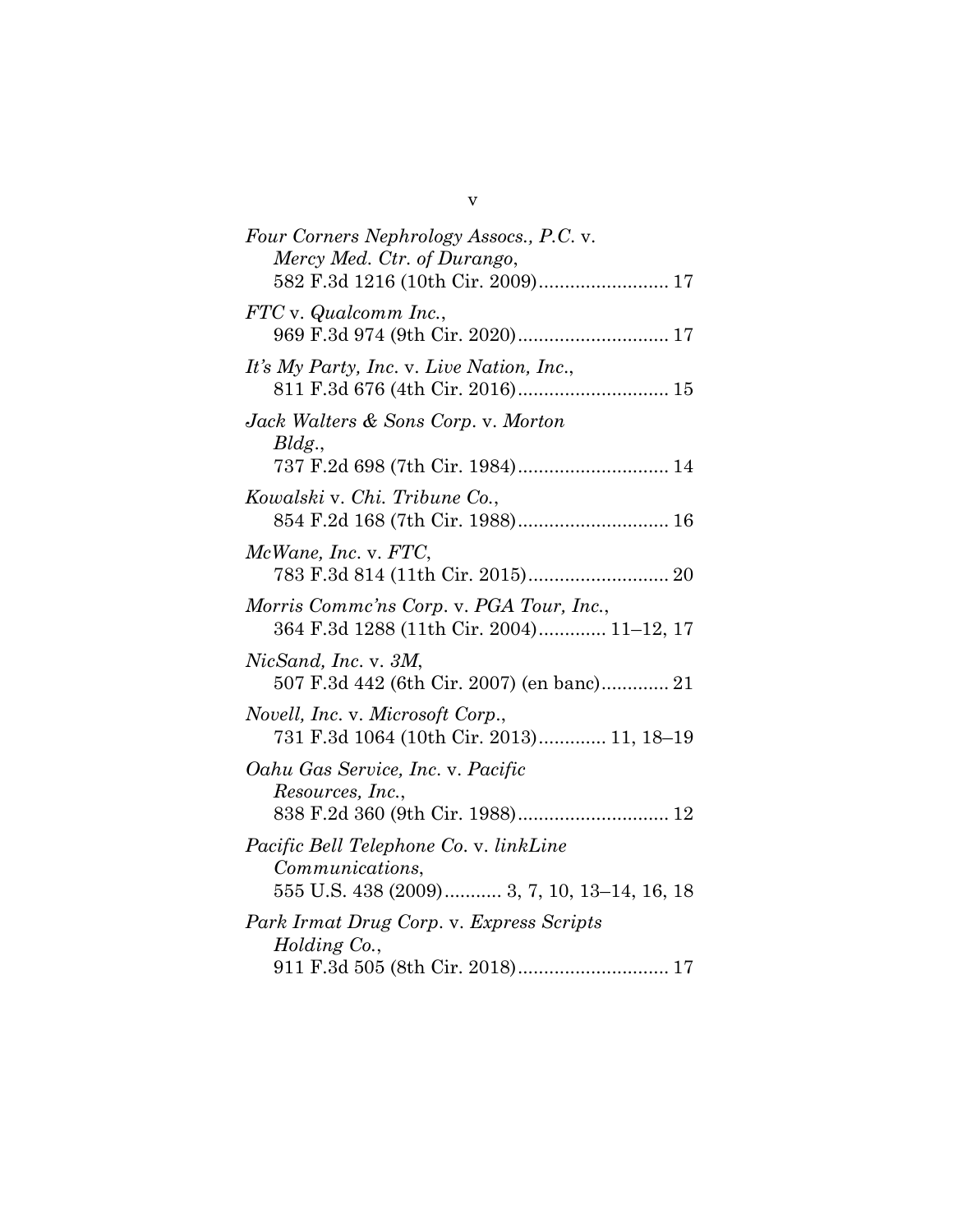| Paschall v. Kansas City Star Co.,                                                               |
|-------------------------------------------------------------------------------------------------|
| Port Dock & Stone Corp. v. Oldcastle<br>Northeast,<br>507 F.3d 117 (2d Cir. 2007)  4, 11–12, 17 |
| PSKS, Inc. v. Leegin Creative Leather<br>Prods.,                                                |
| Schor v. Abbott Labs.,                                                                          |
| SOLIDFX, LLC v. Jeppesen Sanderson,<br>Inc.,                                                    |
| United States v. Colgate & Co.,                                                                 |
| Verizon Commc'ns v. Law Offices of<br>Curtis V. Trinko,                                         |
| <b>Statutes and Rules:</b>                                                                      |
|                                                                                                 |
|                                                                                                 |

## **Other Authorities:**

| Phillip E. Areeda, <i>Essential Facilities: An</i> |  |
|----------------------------------------------------|--|
| Epithet in Need of Limiting Principles,            |  |
|                                                    |  |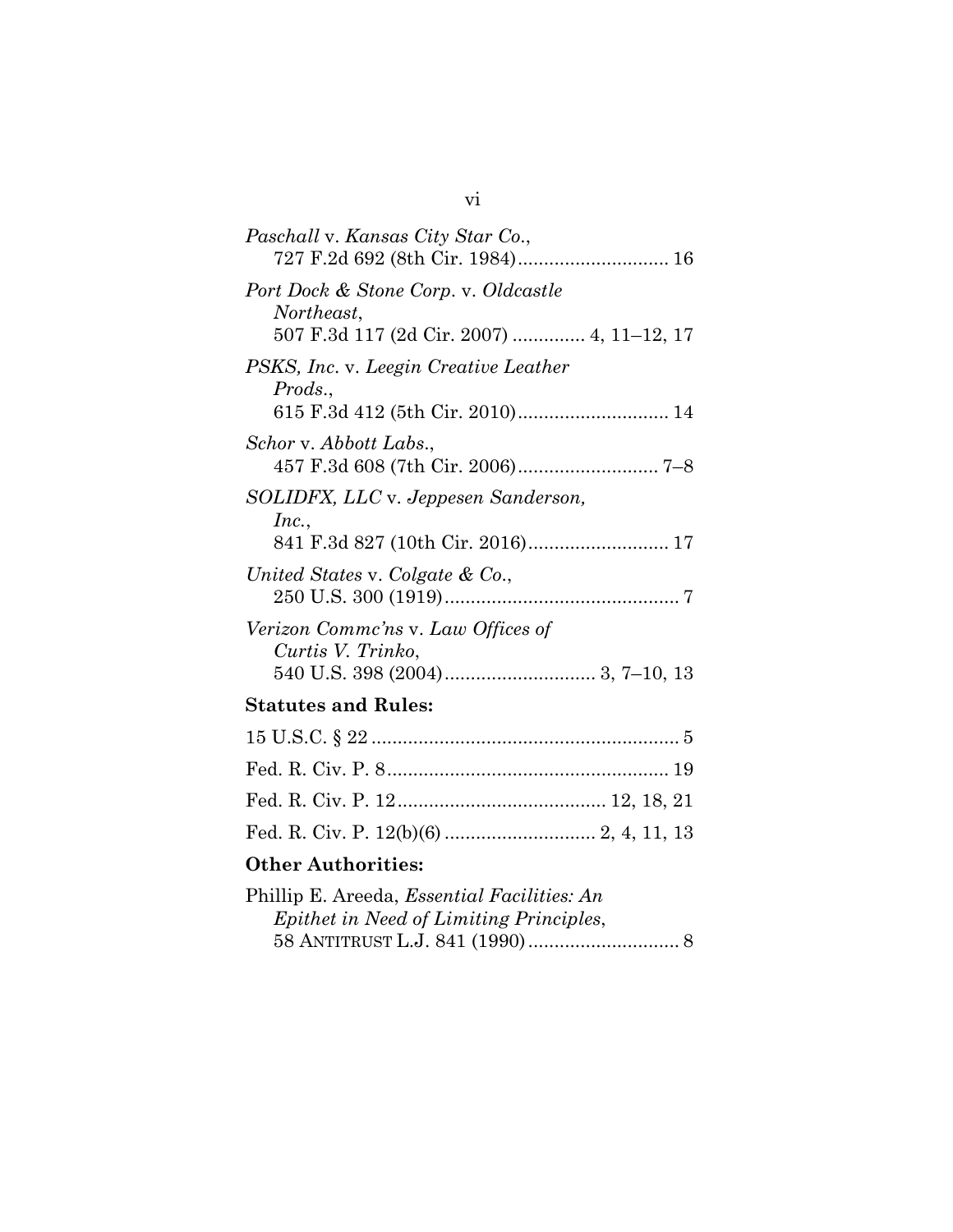| Phillip E. Areeda & Herbert Hovenkamp,<br>Antitrust Law   771b (4th ed. 2018) 8, 10–11, 15                                                                         |
|--------------------------------------------------------------------------------------------------------------------------------------------------------------------|
| Frank H. Easterbrook, The Chicago<br>School and Exclusionary Conduct, 31<br>HARV. J.L. & PUB. POL'Y 439 (2008) 10                                                  |
| Frank H. Easterbrook, The Limits of<br>Antitrust, 63 TEX. L. REV. 1 (1984) 18                                                                                      |
| A. Douglas Melamed, <i>Exclusionary</i><br>Conduct under the Antitrust Laws:<br>Balancing, Sacrifice, and Refusals to<br><i>Deal</i> , 20 BERKELEY TECH. L.J. 1247 |
| A. Douglas Melamed, <i>Exclusive Dealing</i><br>Agreements and Other Exclusionary<br>Conduct—Are There Unifying<br><i>Principles?</i> , 73 Antitrust L.J. 375      |
| Gregory J. Werden, <i>Identifying</i><br><b>Exclusionary Conduct Under Section</b><br>2: The "No Economic Sense" Test, 73<br>ANTITRUST L.J. 413 (2006) 14–15       |

# vii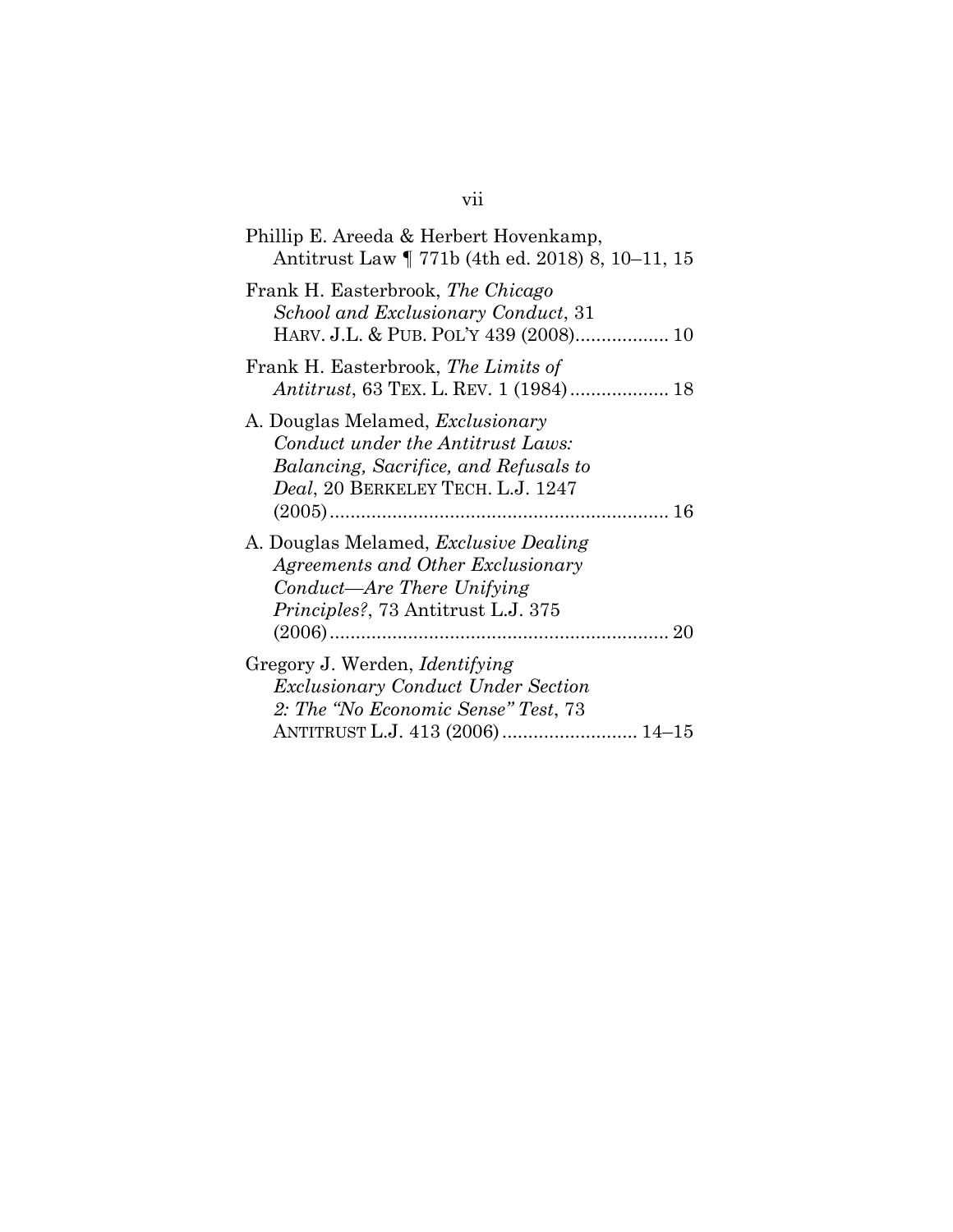### <span id="page-8-0"></span>**INTRODUCTION AND STATEMENT OF INTEREST OF** *AMICUS CURIAE***<sup>1</sup>**

*Amicus* the Chamber of Commerce of the United States of America is the world's largest business federation. The Chamber represents approximately 300,000 direct members and indirectly represents the interests of more than three million companies and professional organizations of every size, in every industry sector, from every region of the country. One important function of the Chamber is to represent its members' interests in matters before Congress, the Executive Branch, and the courts. To that end, the Chamber regularly files *amicus* briefs in cases of concern to the nation's business community.

This is such a case. If left in place, the decision below will have a major impact on businesses' ability to choose the parties with whom they deal. Under United States antitrust law, firms should be free to refuse to deal with others whenever doing so is supported by a rational, procompetitive purpose. Any other rule—especially the subjective balancing test adopted by the Seventh Circuit here—would deprive businesses of the certainty needed to adapt and innovate in competitive markets, while subjecting them to costly antitrust litigation that deters procompetitive behavior, all to the detriment of consumers.<sup>2</sup>

<sup>&</sup>lt;sup>1</sup> No counsel for any party authored this brief in whole or in part, and no person other than *amicus*, its members, and its counsel made a financial contribution to the preparation or submission of this brief. All parties have consented to the filing of this brief.

<sup>2</sup> Although this brief focuses on the first question presented in the petition, the Chamber agrees with petitioners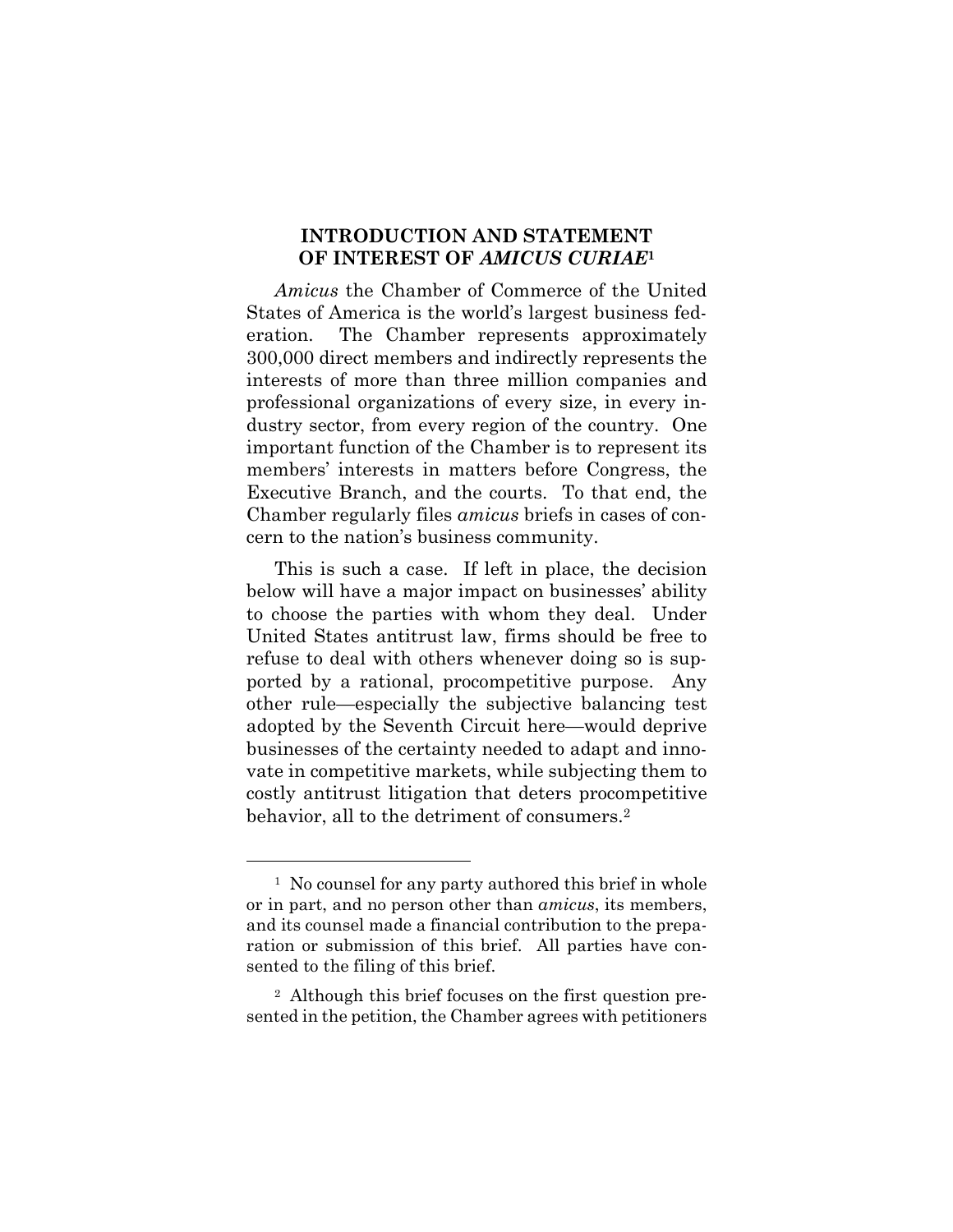#### **STATEMENT**

<span id="page-9-0"></span>Respondent Viamedia, the plaintiff below, alleges claims under Section 2 of the Sherman Act for monopolization in markets for the spot cable television advertising business. To meet the anticompetitive conduct element of these claims, Viamedia—an advertising representative that cable service providers hire to help them sell spot cable ads—alleges that petitioners ("Comcast"), which provide cable services, engaged in exclusionary conduct.

According to Viamedia, Comcast unlawfully used its market power to exclude Viamedia from accessing the infrastructure of certain "interconnects"—central marketplaces that sell simultaneous advertising opportunities on multichannel video programming distributors (MVPDs) across a region—and from participating in ad sales in certain regions. Viamedia asserts that Comcast unilaterally ended Viamedia's access to these interconnects so it could take over as advertising representative, and that eliminating the middleman in this manner constitutes an unlawful refusal to deal.

The district court rejected that view, holding that "plaintiffs seeking to establish an unlawful refusal to deal must show that the defendant's actions serve no rational procompetitive purpose." Pet. App. 202a; see *id*. at 200a–201a (requiring conduct that is "irrational but for its anticompetitive effect"). In dismissing Viamedia's claim at the Rule 12(b)(6) stage, the court held that, as alleged, Comcast's conduct replaced a

<span id="page-9-1"></span>l

that limits on refusal-to-deal claims should not be circumvented merely by recasting the underlying conduct as falling under another theory of antitrust harm.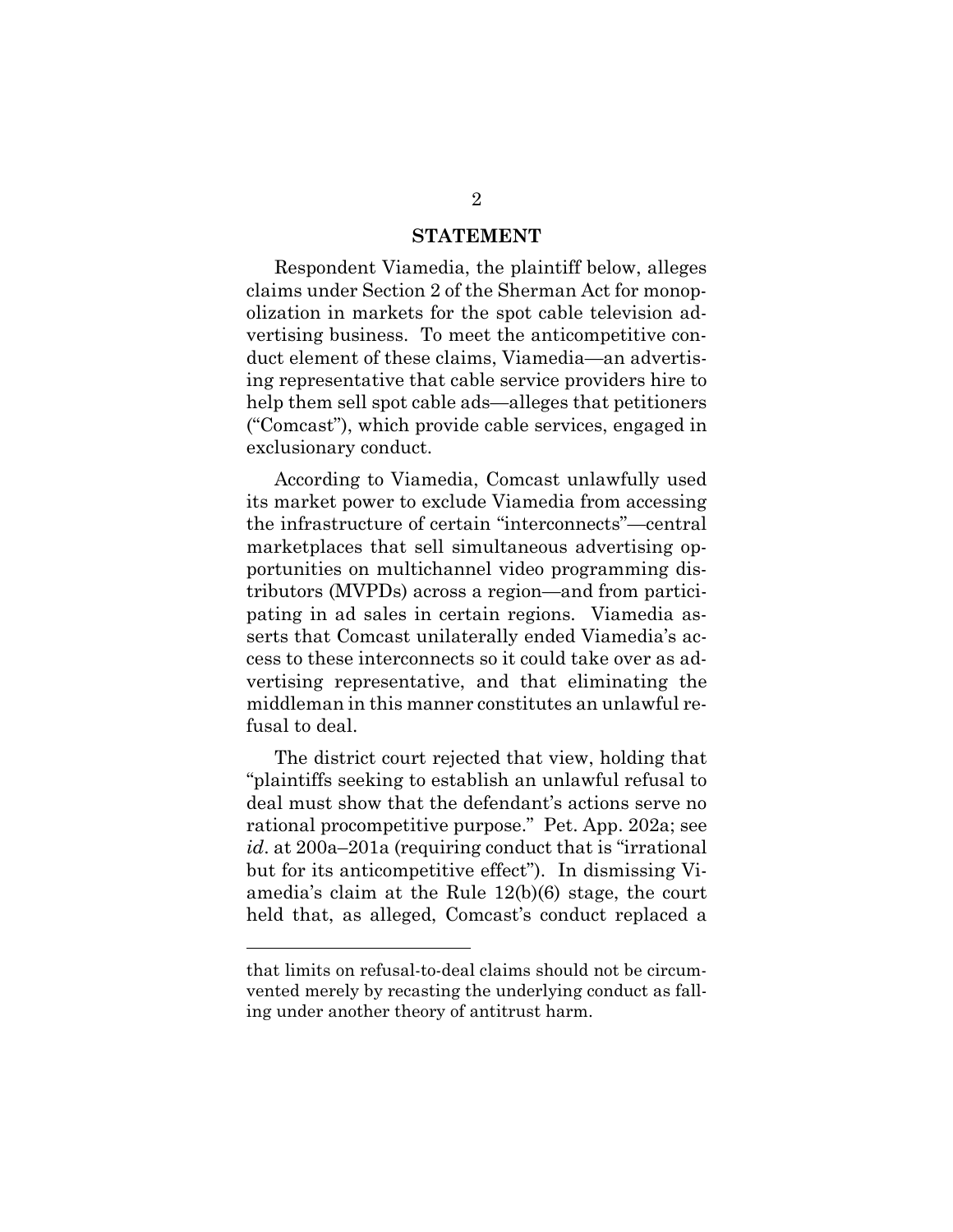middleman with a direct relationship—a prototypical valid business purpose that promotes efficiency.

The Seventh Circuit reversed. It held that "[v]alid business justifications are relevant only to the rebuttal of a prima facie case of monopolization," and that "balancing anticompetitive effects against hypothesized justifications depends on evidence and is not amenable to resolution on the pleadings." *Id*. at 57a.

#### **SUMMARY OF ARGUMENT**

<span id="page-10-0"></span>Eliminating the middleman is a proven way to reduce costs and benefit consumers. Doing so requires a refusal to deal with the middleman, and refusals to deal in this and related contexts are common, indeed pervasive. Such refusals to deal are so predominantly procompetitive that four circuits have held that, if a plausible business justification is present, judgment for the defendant follows as a matter of law.

<span id="page-10-2"></span><span id="page-10-1"></span>The Seventh Circuit's decision in this case directly conflicts with these decisions. Certiorari is needed not only to resolve that conflict, but also to maintain consistency with this Court's decisions in *Verizon Commc'ns* v. *Law Offices of Curtis V. Trinko*, 540 U.S. 398 (2004), and *Pacific Bell Telephone Co*. v. *linkLine Communications*, 555 U.S. 438 (2009). Review would permit the Court to articulate a rule of antitrust law that upholds the fundamental American right of firms to choose the parties with whom they will deal. And the importance of that right is underscored by the fact that refusals to deal are ubiquitous across a host of American industries—from mobile phones to beauty products—involving major sectors of the economy.

I. This Court's decision in *Trinko*, reaffirmed and expanded in *linkLine*, establishes a general rule that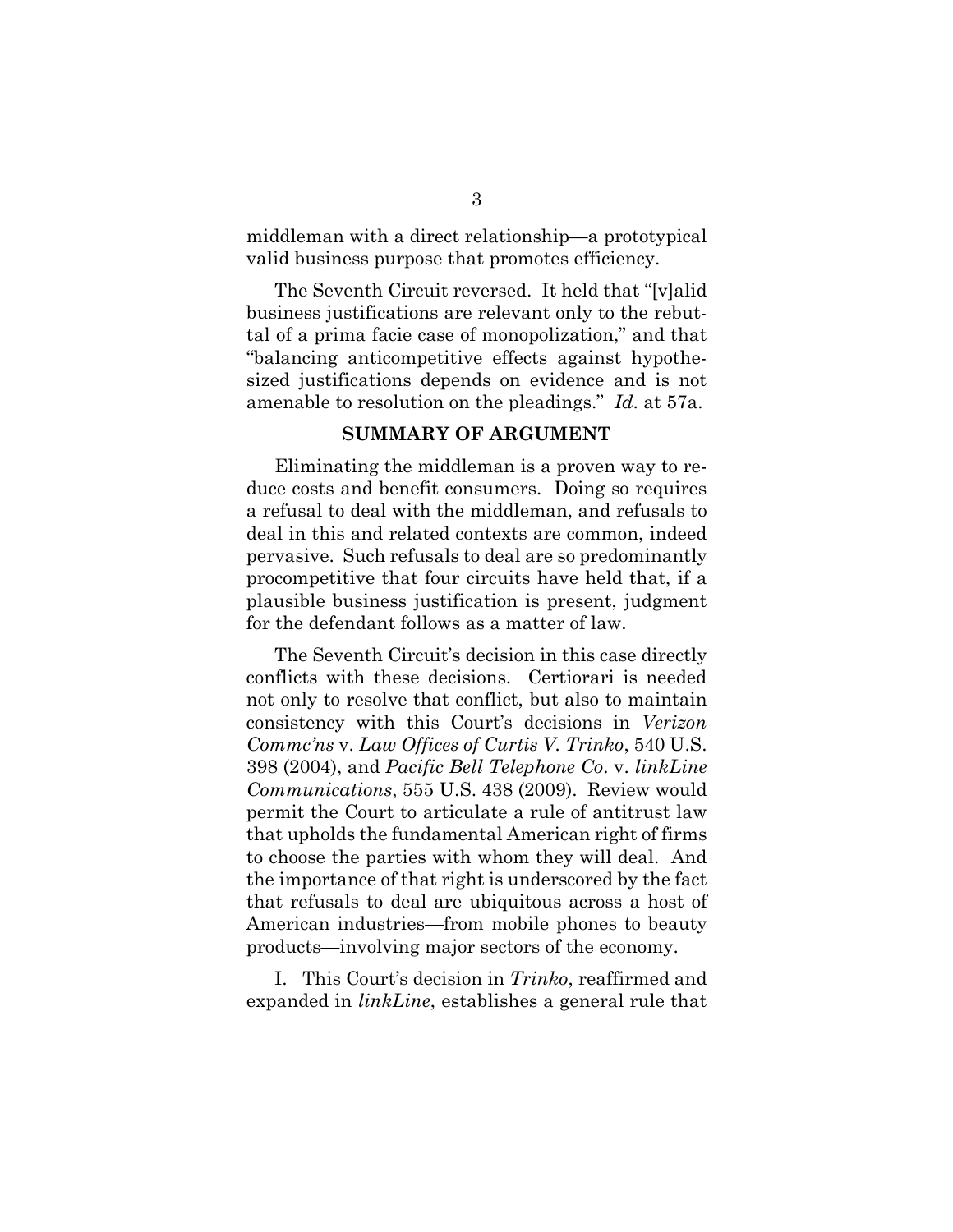<span id="page-11-0"></span>business firms have the right to determine the counterparties, if any, with whom they deal. Only where a refusal to deal has no justification other than eliminating competition, as in *Aspen Skiing Co*. v. *Aspen Highlands Skiing Corp*., 472 U.S. 585 (1985), is antitrust liability justified.

The decision below, however, articulated a "balancing" test that, if followed, would effectively preclude dismissals on the pleadings in refusal-to-deal cases, subjecting efficient firms to the substantial costs and investment of time required to defend themselves in antitrust suits. That decision is fundamentally inconsistent with this Court's decisions, which prescribe deference to a firm's choice of counter-parties. Review is warranted on that basis alone.

<span id="page-11-2"></span>But there is more. The Seventh Circuit's decision creates a conflict with decisions of the Second, Ninth, Tenth, and Eleventh Circuits holding that any plausible business justification precludes refusal-to-deal liability. Although some of these cases were decided on summary judgment, all of them hold that such a business justification is sufficient, without more, to end the case. The conflict with the Second Circuit's decision in *Port Dock* and the Tenth Circuit's decision in *Christy Sports* is especially stark, as each of those decisions upheld the dismissal, under Federal R. Civ. P. 12(b)(6), of a Section 2 claim challenging the defendant's elimination of a middleman. In *Port Dock*, moreover, the defendant's refusal to deal occurred after the defendant's business had already vertically integrated—mirroring the facts of this case.

<span id="page-11-3"></span><span id="page-11-1"></span>II. Given the substantial time and expense associated with antitrust litigation, it is vital that businesses know the antitrust risks of declining to deal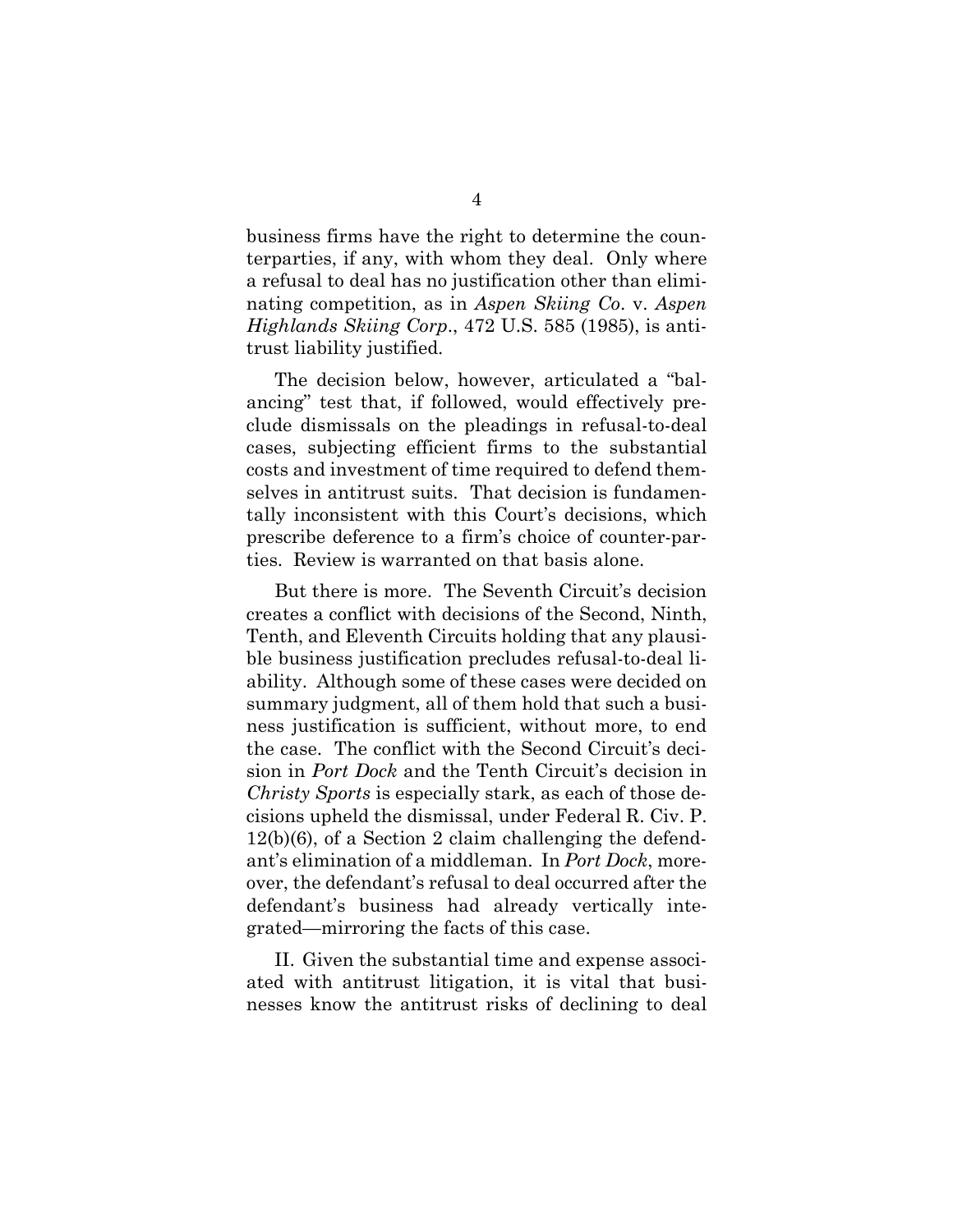with potential rivals. A rule that precludes litigation for refusals to deal supported by a legitimate business justification provides the certainty that firms need.

The Seventh Circuit's hazy balancing test, by contrast, is the antithesis of business certainty, and firms that operate nationwide—who routinely refuse to deal with other national or international firms—now face conflicting rules in different circuits. Balancing can be appropriate in contexts such as exclusive dealing, where the challenged conduct is not overwhelmingly procompetitive. But refusals to deal are overwhelmingly procompetitive, especially when the basis for refusing to deal is to eliminate a middleman. Balancing the real efficiencies of such conduct against a mere hypothesis of harm is not worth the candle.

The Seventh Circuit's indeterminate "case-by-case" multi-factor test—under which "no factor is always decisive by itself" (Pet. App. 53a)—is thus an invitation to arbitrary judicial decisionmaking that deters procompetitive conduct. The uncertainty of that test is magnified by the Seventh Circuit's apparent view that a conclusory allegation that a refusal to deal lacks a procompetitive justification is sufficient to put that claim before a jury, which would be asked to pass on inflammatory claims that the defendant is engaged in "exclusionary conduct." And because the antitrust laws' liberal venue provision states that "antitrust [suits] against a corporation may be brought \* \* \* in any district wherein it may be found or transacts business" (15 U.S.C. § 22), the decision below threatens to set a harmful, practically-national rule.

<span id="page-12-0"></span>The issue is also recurring. Firms in every sector of the economy make decisions to deal or not deal all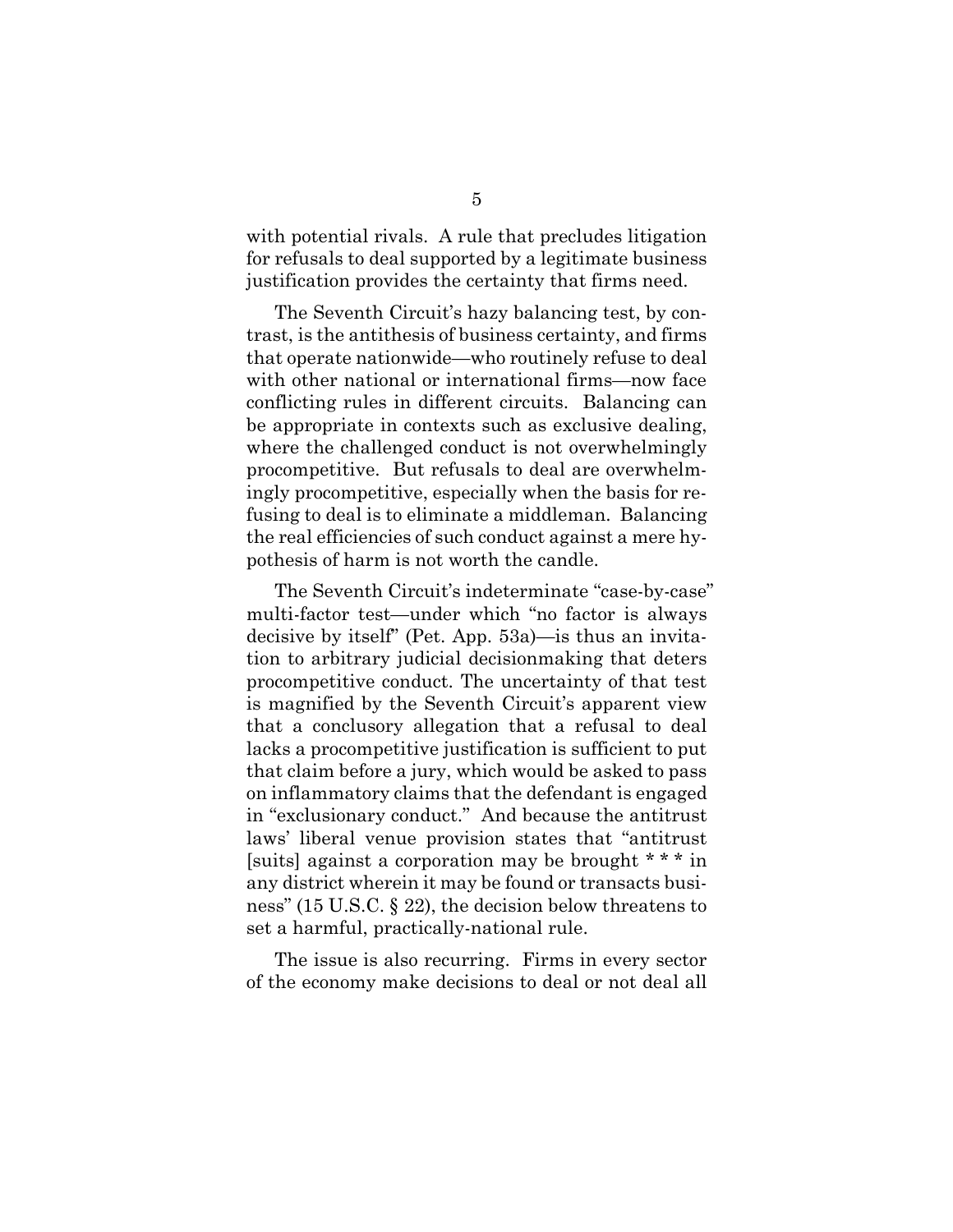the time. As a result, countless firms' routine practices could be caught up in the Seventh Circuit's balancing test, causing needless consumer harm.

### <span id="page-13-0"></span>**REASONS FOR GRANTING THE PETITION**

<span id="page-13-1"></span>**I. This Court's review is needed to confirm that refusal-to-deal claims may not survive the pleading stage where the complaint itself reveals that the defendant's conduct has a rational, procompetitive purpose.** 

This case presents a question of great importance to the administration of the antitrust laws—whether a refusal to deal supported by a procompetitive business justification is subject to challenge under Section 2 of the Sherman Act. The Seventh Circuit's resolution of that question conflicts both with decisions of the Second, Ninth, Tenth, and Eleventh Circuits, and with this Court's precedents. Further, it threatens to deprive businesses of the certainty needed to adapt in competitive markets, while subjecting them to costly antitrust discovery that deters procompetitive behavior—to the ultimate detriment of consumers. Review is needed to provide businesses with clarity concerning when they can, and cannot, decline to help their rivals.

Here, the business justification for Comcast's acts is apparent on the face of Viamedia's complaint. Comcast terminated Viamedia's spot advertising representations in the Detroit and Chicago interconnects to deal directly with its customers, cutting out the middleman and the associated expense. *E.g.,* Pet. App. 309a. That is an eminently rational business purpose. To balance that objective against supposed anticompetitive effects, as the decision below requires, places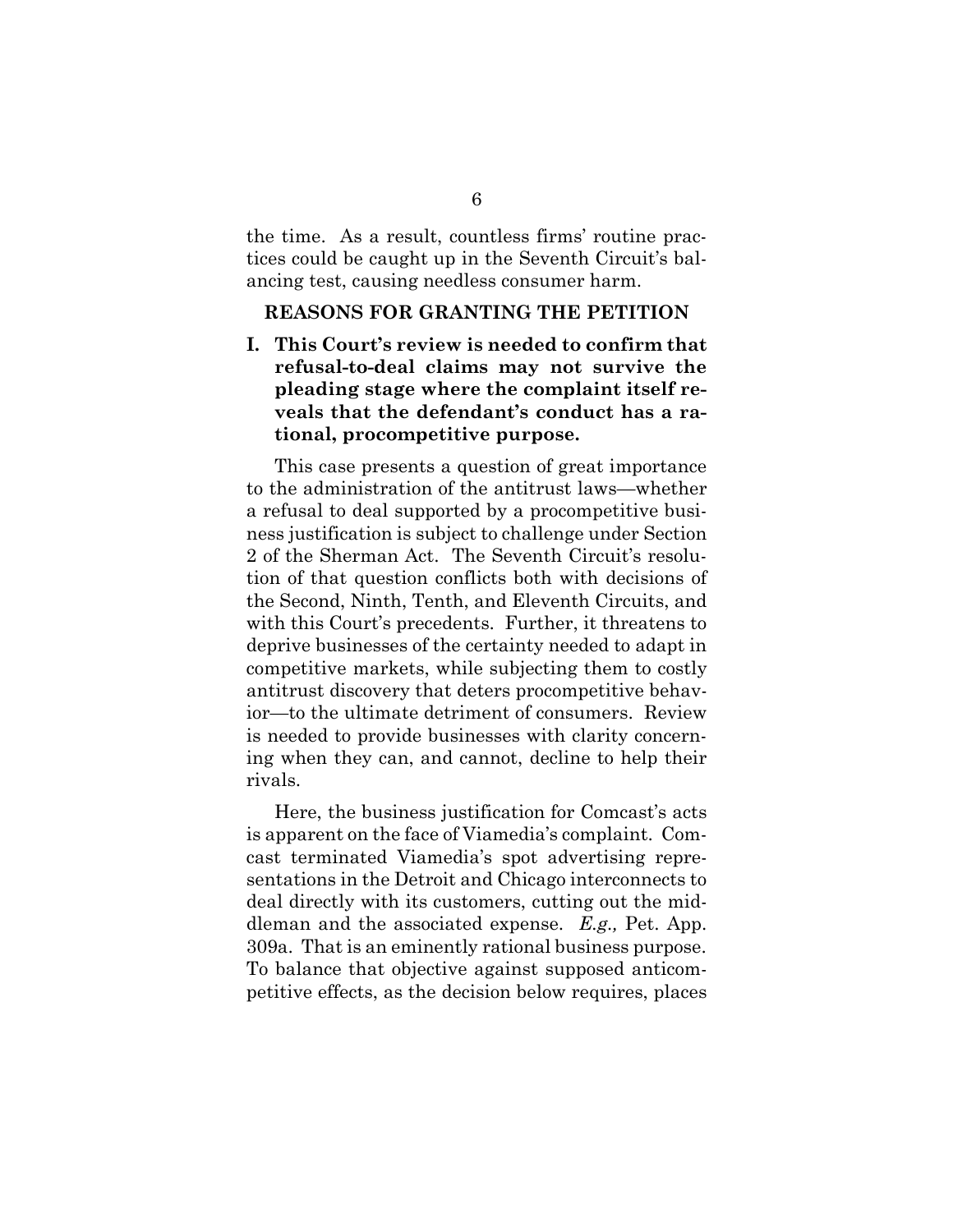a dark cloud over any business's efforts to increase efficiency in the same way.

<span id="page-14-4"></span>As this Court has made clear, businesses have broad freedom not to deal with competitors, and antitrust liability for refusing to do so is limited to a sliver of conduct "at or near the outer boundary" of Section 2. *Trinko*, 540 U.S. at 409. The ruling below that "[v]alid business justifications are relevant only to the rebuttal of a prima facie case of monopolization," and that "balancing anticompetitive effects against hypothesized justifications depends on evidence and is not amenable to resolution on the pleadings" (Pet. App. 57a), is inconsistent with this Court's refusal-todeal decisions and those of four circuits.

## <span id="page-14-0"></span>**A. A business's unilateral refusal to deal with another business supports antitrust liability only in exceedingly narrow circumstances.**

1. The right to choose the parties with whom one will deal is an essential aspect of American freedom. In decisions spanning a century, this Court has established that the Sherman Act generally "does not restrict the long recognized right of trader or manufacturer engaged in an entirely private business, freely to exercise his own independent discretion as to parties with whom he will deal." *United States* v. *Colgate & Co*., 250 U.S. 300, 307 (1919). The general rule is that "businesses are free to choose" whether to deal with other businesses. *linkLine*, 555 U.S. at 448.

<span id="page-14-3"></span><span id="page-14-2"></span><span id="page-14-1"></span>It is thus well settled that "antitrust law does not require monopolists to cooperate with rivals by selling them products that would help the rivals to compete." *Schor* v. *Abbott Labs*., 457 F.3d 608, 610 (7th Cir. 2006) (Easterbrook, J.). And for good reason. In the vast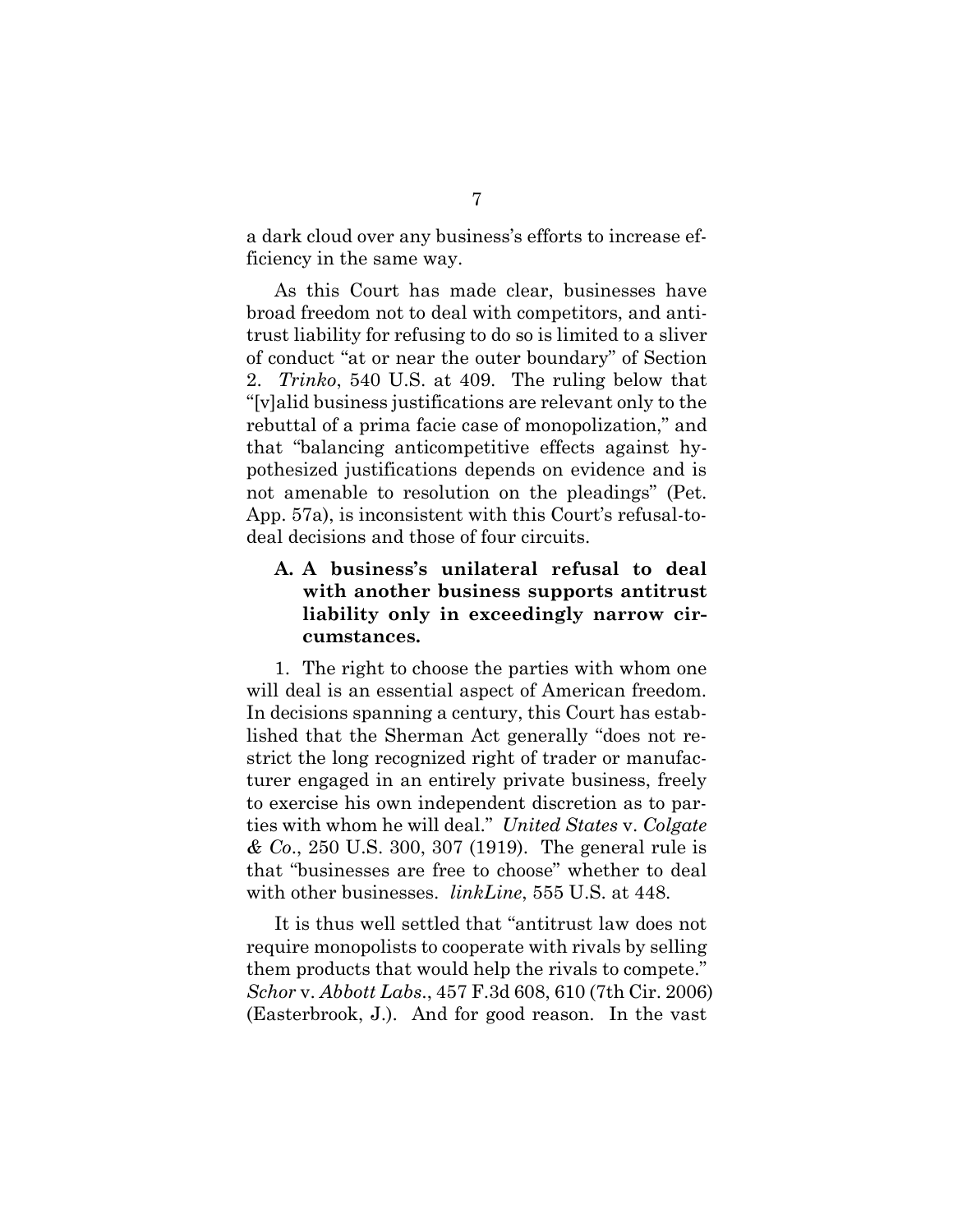majority of cases, "Cooperation is a *problem* in antitrust, not one of its obligations." *Ibid*.

<span id="page-15-1"></span>Indeed, "[f]orcing a firm to share its monopoly is inconsistent with antitrust['s] basic goals," as "consumers are no better off when a monopoly is shared; ordinarily price and output are the same as they were," and "the right to share a monopoly discourages firms from developing their own alternative inputs." PHIL-LIP E. AREEDA & HERBERT HOVENKAMP, ANTITRUST LAW  $\P$  771b (4th ed. 2018). Thus, "[t] here is no general duty to share" and "[c]ompulsory access, if it exists at all, is and should be very exceptional." Phillip E. Areeda, *Essential Facilities: An Epithet in Need of Limiting Principles*, 58 ANTITRUST L.J. 841, 852 (1990); accord AREEDA & HOVENKAMP ¶ 770e ("[U]sing § 2 against arbitrary refusals to deal \* \* \* has a superficial appeal \* \* \* [y]et we are largely unpersuaded that  $\S 2$  should be applied here.").

<span id="page-15-0"></span>Citing "the uncertain virtue of forced sharing and the difficulty of identifying and remedying anticompetitive conduct by a single firm," this Court "ha[s] been very cautious in recognizing [any] exceptions" to businesses' fundamental freedom to refuse to deal with others. *Trinko*, 540 U.S. at 408. As the Court has recognized, forcing a business to deal with competitors clashes with "the underlying purpose of antitrust law." *Id*. at 407–408. Such "[e]nforced sharing also requires antitrust courts to act as central planners, identifying the proper price, quantity, and other terms of dealing—a role for which they are ill suited." *Ibid*. And even if unique cases call for regulated sharing between competitors, legislatures—not courts are generally far better situated to enact tailored solutions that "make[] it unnecessary to impose a judicial doctrine of forced access." *Id*. at 411.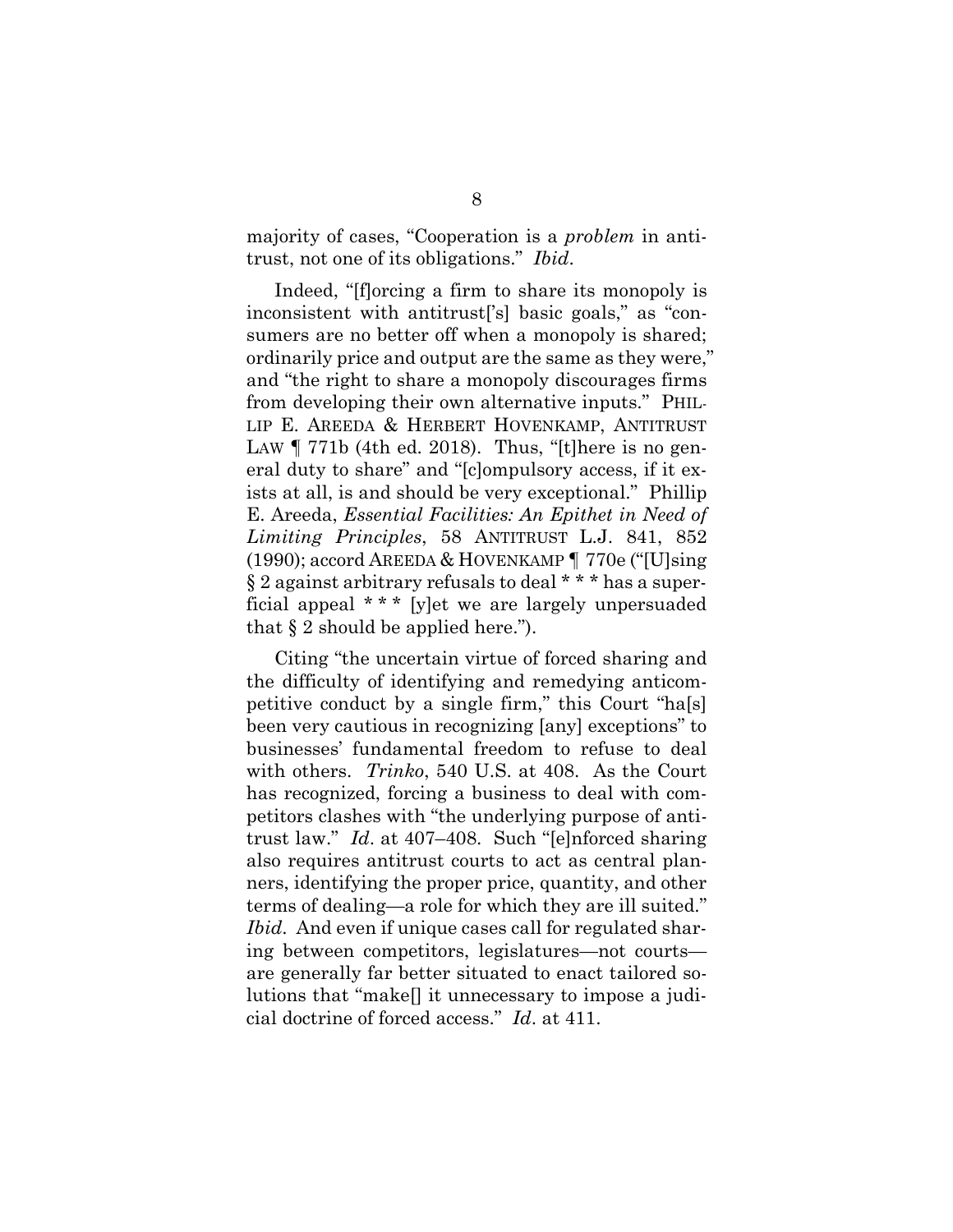<span id="page-16-1"></span><span id="page-16-0"></span>2. In finding that Comcast was potentially subject to refusal-to-deal liability, the court below invoked *Aspen Skiing*. Pet. App. 48a–56a. The defendant there —which owned three ski resorts in Aspen, Colorado cooperated for years with the plaintiff, which owned a fourth, to sell a joint ticket to all four mountains. 472 U.S. at 593–594. The defendant ultimately canceled that ticket, however, "refus[ing] to sell [the plaintiff] any lift tickets," even at "retail." *Id*. at 593. "[T]here were no valid business reasons for the refusal." *Id*. at 605. The defendant's *only* reason for "forgo[ing] these short-run benefits" was "reducing competition \*\*\* over the long run." *Id.* at 608. In those unique circumstances, where the defendant "fail[ed] to offer *any* efficiency justification whatever for its pattern of conduct," a refusal-to-deal theory was viable. *Ibid*. (emphasis added).

*Trinko* clarified the key features of *Aspen Skiing*'s narrow holding: The "unilateral termination of a voluntary (*and thus presumably profitable*) course of dealing suggested a willingness to forsake short-term profits to achieve an anticompetitive end," and "the defendant's unwillingness to renew the ticket *even if compensated at retail price* revealed a distinctly anticompetitive bent." 540 U.S at 409 (emphasis added).

In the ruling below, however, the Seventh Circuit stretched *Aspen Skiing* beyond the breaking point. There, the defendant's refusal to deal made economic sense only as a means of "harming its smaller competitor." 472 U.S. at 608. Accordingly, this Court—with the support of other courts and leading scholars—has cabined refusal-to-deal liability to cases where business justification is wholly absent. Only in those "limited circumstances" can "a firm's unilateral refusal to deal with its rivals \* \* \* give rise to antitrust liability."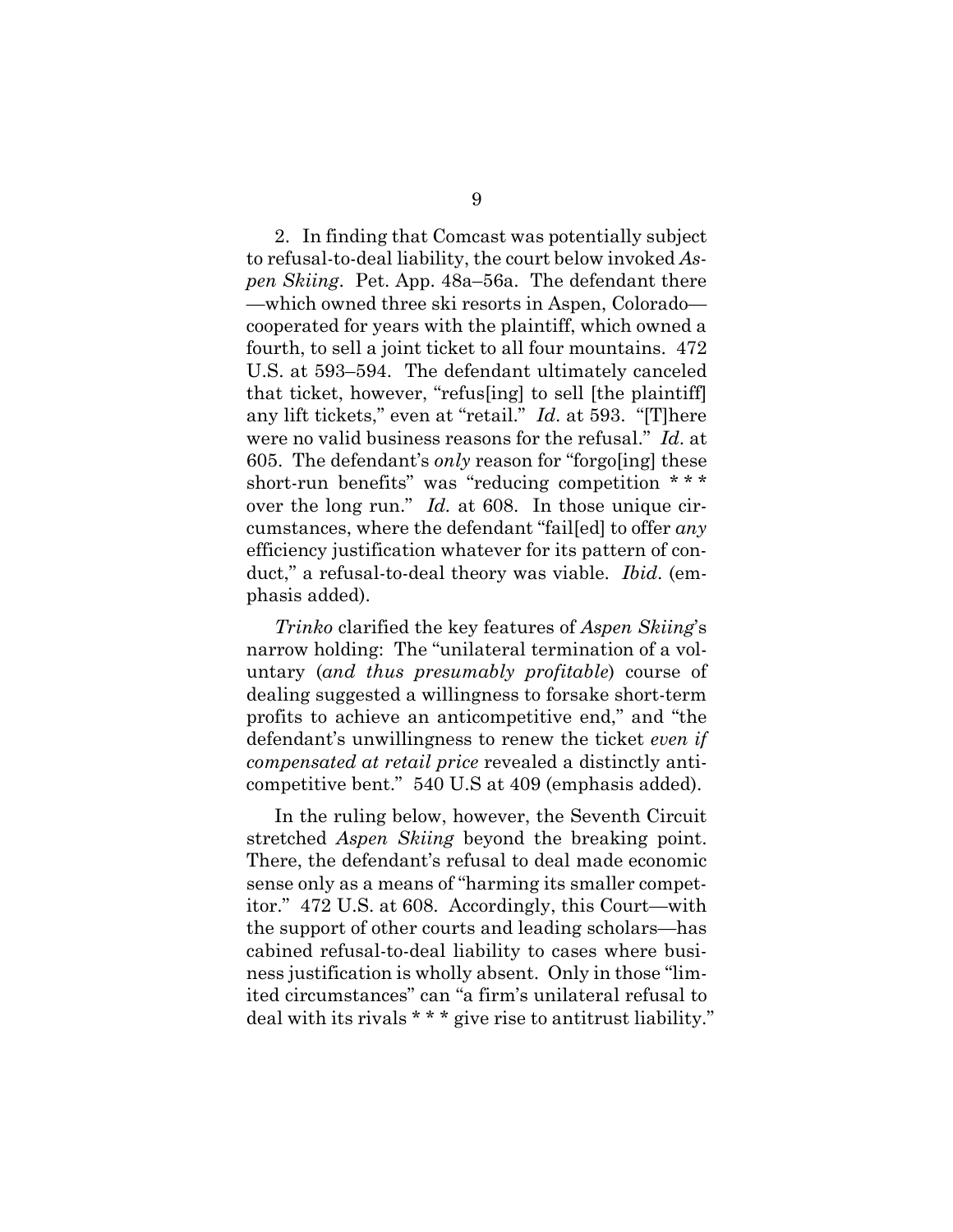*linkLine*, 555 U.S. at 448. *Aspen Skiing*'s "limited exception" to a business's freedom to deal thus lies "at or near the outer boundary of § 2 liability" (*Trinko*, 540 U.S. at 409), and the Court has steadfastly declined to find refusal-to-deal liability where a business justification exists. *Ibid*.; *linkLine*, 555 U.S. at 448.

<span id="page-17-2"></span><span id="page-17-1"></span>*Aspen Skiing* was "the last gasp of the old school of antitrust," which "demand[ed] that holders of market power cooperate with rivals"—an approach that "bit the dust in *Verizon v. Trinko*." Frank H. Easterbrook, *The Chicago School and Exclusionary Conduct*, 31 HARV. J.L. & PUB. POL'Y 439, 441–442 (2008); accord AREEDA & HOVENKAMP ¶ 770e. As this Court recognized in *Trinko*, "firms may acquire monopoly power by establishing an infrastructure that renders them uniquely suited to serve their customers. Compelling such firms to share the source of their advantage is in some tension with the underlying purpose of antitrust law, since it may lessen the incentive for the monopolist, the rival, or both to invest in those economically beneficial facilities." 540 U.S. at 407–408. Yet the decision below does just that, in conflict with this Court's precedents and the principles that animate U.S. antitrust law. Review is warranted.

<span id="page-17-0"></span>**B. The ruling below conflicts with Second, Ninth, Tenth, and Eleventh Circuit decisions rejecting refusal-to-deal claims whenever the defendant's conduct serves a rational procompetitive purpose.** 

1. Consistent with the narrow confines of refusalto-deal liability, the district court applied the proper test: unilateral refusals to deal support antitrust liability only when a defendant's conduct is "irrational but for its anticompetitive effect." Pet. App. 200a–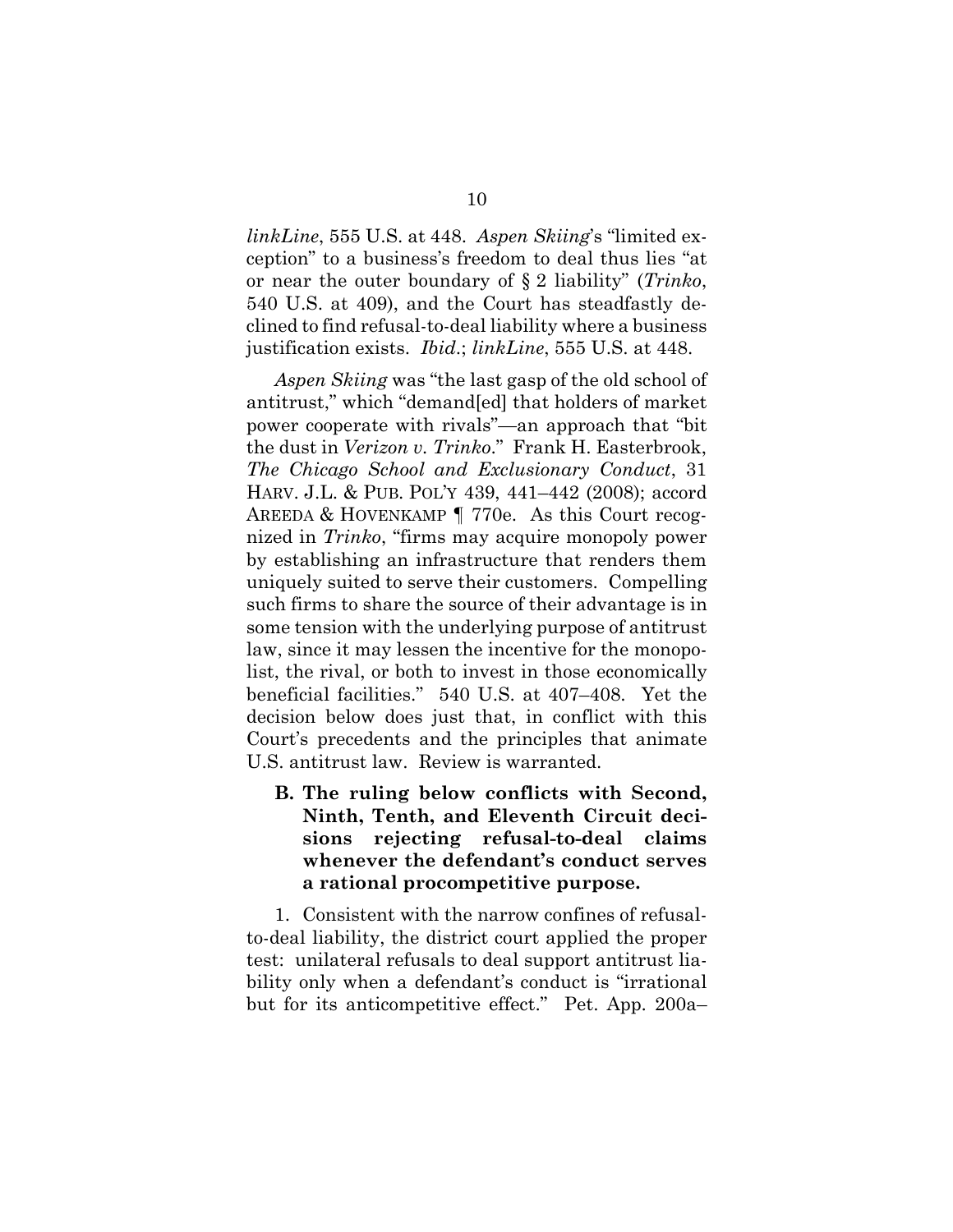201a. "Accordingly, plaintiffs seeking to establish an unlawful refusal to deal must show that the defendant's actions serve no rational procompetitive purpose." *Id*. at 202a.

The district court was correct. In fact, the seed for its test comes straight from *Aspen Skiing*—which called it "[p]erhaps most significant" that Ski Co. "did not persuade the jury that its conduct was justified by any normal business purpose." 472 U.S. at 608. As Professors Areeda and Hovenkamp explain, it is "fundamental" that "*Aspen* leaves monopolists free to refuse to deal or cooperate with rivals for legitimate business reasons." AREEDA & HOVENKAMP ¶ 772c2.

2. The Seventh Circuit's contrary conclusion conflicts with decisions of the Second, Ninth, Tenth, and Eleventh Circuits.

<span id="page-18-4"></span><span id="page-18-0"></span>Take *Christy Sports, LLC* v. *Deer Valley Resort Co*, 555 F.3d 1188 (10th Cir. 2009), where the Tenth Circuit upheld a Rule 12(b)(6) dismissal of a refusal-todeal case precisely because the refusal was supported by the same legitimate business justification present here—the desire to cut out the middleman and serve customers directly. As the court explained: "allowing resorts to decide for themselves what blend of vertical integration and third-party competition will produce the highest return may well increase competition in the ski resort business as a whole, and thus benefit consumers." *Id.* at 1195; accord, *e.g*., *Novell, Inc*. v. *Microsoft Corp*., 731 F.3d 1064, 1075 (10th Cir. 2013) (Gorsuch, J.).

<span id="page-18-3"></span><span id="page-18-2"></span><span id="page-18-1"></span>The Seventh Circuit's decision also conflicts with several other circuit court decisions, including *Morris Commc'ns Corp*. v. *PGA Tour, Inc.*, 364 F.3d 1288 (11th Cir. 2004); *Port Dock & Stone Corp*. v. *Oldcastle*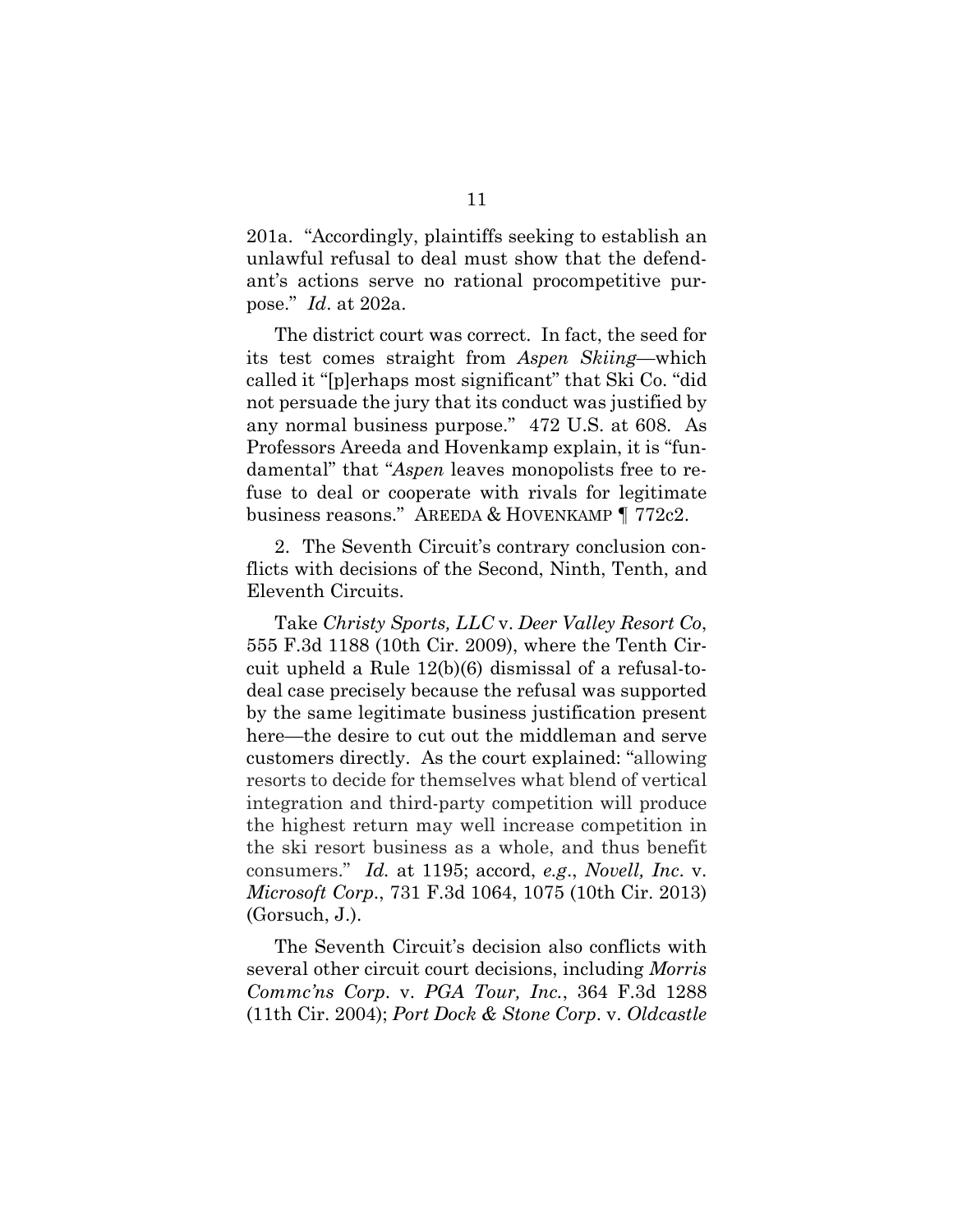<span id="page-19-2"></span><span id="page-19-1"></span><span id="page-19-0"></span>*Northeast*, 507 F.3d 117 (2d Cir. 2007); *Aerotec Int'l, Inc*. v. *Honeywell Int'l*, 836 F.3d 1171, 1184 (9th Cir. 2016); and *Oahu Gas Service, Inc*. v. *Pacific Resources, Inc.*, 838 F.2d 360 (9th Cir. 1988).

*Morris* rejected a refusal-to-deal claim because "seek[ing] to prevent [the plaintiff] from 'free-riding' on [the defendant's] technology" was a "valid business justification" regardless of the defendant's past practices. 364 F.3d at 1295. *Port Dock* upheld the termination of a middleman, holding that a refusal to deal is actionable only in the "absence of a legitimate business purpose." 507 F.3d at 124–125. As the Second Circuit recognized, prior vertical integration decisions support a rule that removing a middleman is "most likely in pursuit of increased efficiency," a "legitimate business reason" for the defendant's action. *Id.* at 126. And *Oahu Gas* held that "the desire to maintain market power—even a monopolist's market power—cannot create antitrust liability if there was a legitimate business justification for" the refusal. 838 F.2d at 368–369; accord *Aerotec,* 836 F.3d at 1184 (refusals actionable where "only conceivable rationale or purpose is \* \* \* 'the exclusion of competition'").

3. The Seventh Circuit distinguished these authorities on two bases: several were decided on a full record, while others involved customers that competed with the defendant. Pet. App. 57a–67a. Neither distinction matters.

<span id="page-19-3"></span>Although most of the cited cases were decided on a full record, the decisions all confirm that a legitimate business justification is dispositive. There is no reason why that principle should hold less sway under Rule 12, provided the complaint itself reveals the le-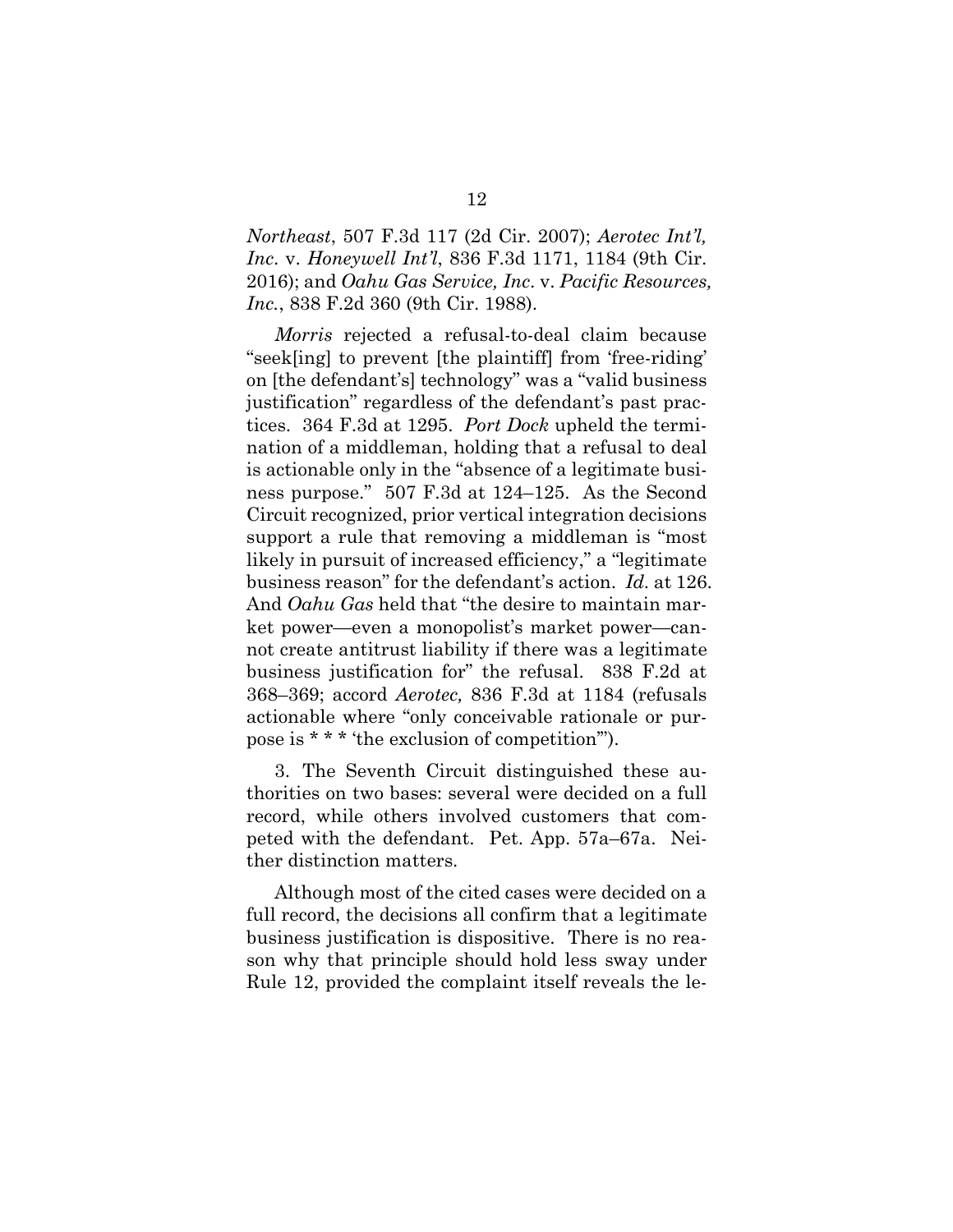<span id="page-20-4"></span><span id="page-20-3"></span><span id="page-20-2"></span>gitimate business justification for the defendants' actions. Indeed, *Bell Atlantic Corp*. v. *Twombly*, 550 U.S. 544 (2007), an antitrust case, held that "when the allegations in a complaint, however true, could not raise a claim of entitlement to relief, 'this basic deficiency should \* \* \* be exposed at the point of minimum expenditure of time and money by the parties and the court.'" 550 U.S. at 558 (citation omitted). Further, both *Trinko* and *linkLine* were dismissals under Rule 12(b)(6). And, as noted, the Tenth Circuit held in *Christy Sports* that where, as here, the business justification is apparent from the face of the complaint, that is the end of the matter. 555 F.3d at 1195. Yet the court below held that refusal-to-deal claims categorically call for "balancing anticompetitive effects against hypothesized justifications," which "depends on evidence and is not amenable to resolution on the pleadings." Pet. App. 57a.

<span id="page-20-1"></span>The Seventh Circuit also noted that one "section" of Viacom's complaint, entitled "'Comcast's Refusal to Deal with Viamedia is Irrational But for its Anticompetitive Effects," alleges that "'[t]here are no procompetitive justifications' to be achieved by the conduct given that there were 'no material administrability problems in allowing Viamedia to participate in Interconnects' on behalf of its MVPD customers." Pet. App. 115a. But as the district court recognized, those allegations are conclusory. *Id.* at. 201a–205a. And as *Twombly* and *Ashcroft* v. *Iqbal*, 556 U.S. 662 (2009), confirm, a complaint cannot be sustained based on bare or implausible allegations, let alone where other allegations themselves show a procompetitive business justification for the defendant's actions.

<span id="page-20-0"></span>Nor does it matter that Comcast competes in some respects with its interconnect customers. Both *Trinko*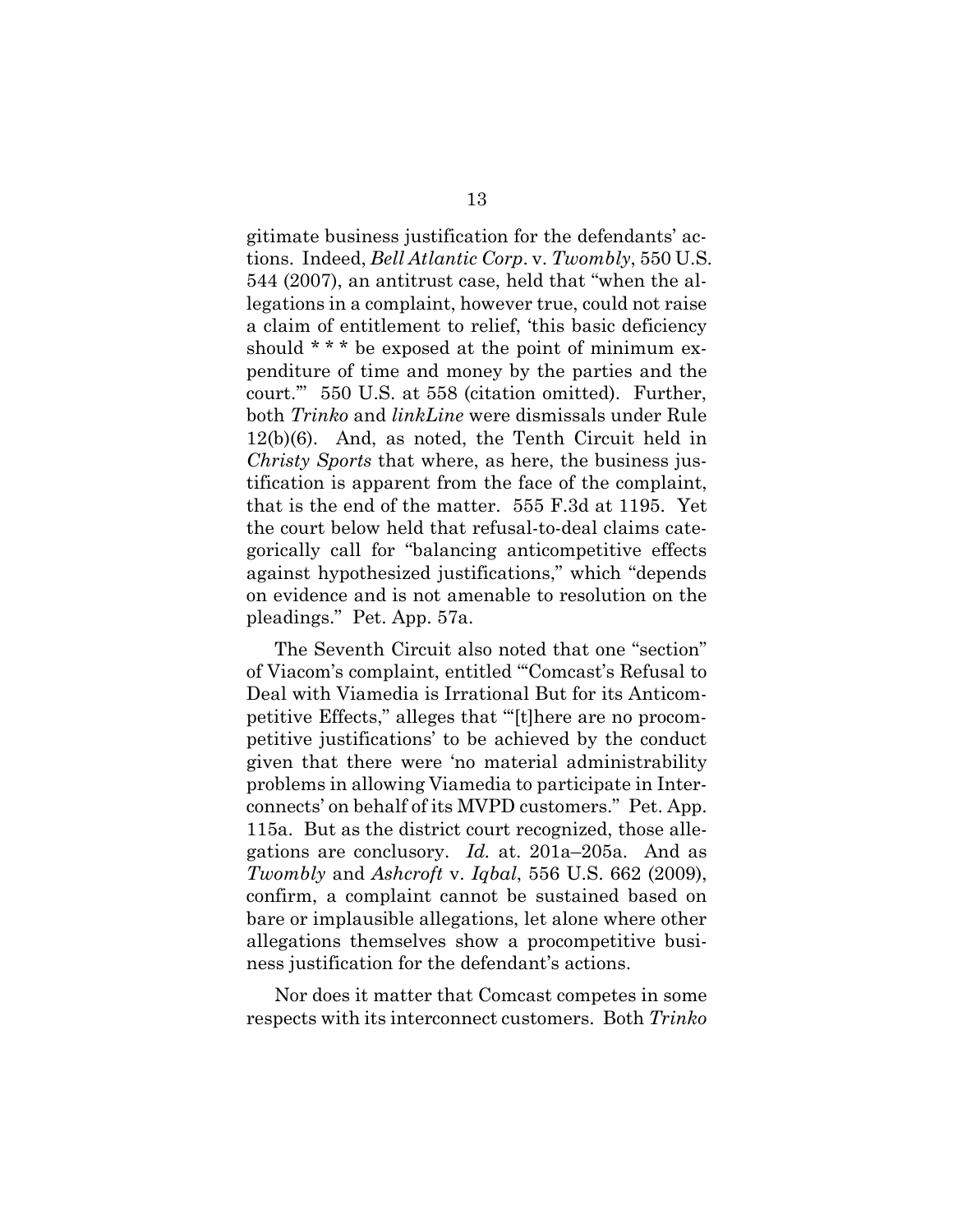<span id="page-21-2"></span><span id="page-21-0"></span>and *linkLine* involved refusals to deal with customercompetitors, and that had no effect on the outcome. Case after case is to the same effect. *E.g*., *PSKS, Inc*. v. *Leegin Creative Leather Prods*., 615 F.3d 412, 420– 421 & n.8 (5th Cir. 2010); *Elecs. Commc'ns Corp*. v. *Toshiba Am. Consumer Prods.*, 129 F.3d 240, 243 (2d Cir. 1997). And the fact that Comcast and Viamedia compete is especially irrelevant where, as here, the refusal to deal cuts out the middleman—lowering costs throughout the distribution chain. *Cf*. *Jack Walters & Sons Corp*. v. *Morton Bldg*., 737 F.2d 698, 710 (7th Cir. 1984) ("If there are cost savings from bringing into the firm a function formerly performed outside it, the firm will be made a more effective competitor.").

<span id="page-21-1"></span>4. The ruling below is also inconsistent with government antitrust enforcement policy. The government asked the court below to "hold that a refusal to deal is not actionable under Section 2 unless it would make no economic sense for the defendant but for its tendency to eliminate or lessen competition." U.S. Amicus Br. 7. As the government acknowledges, "[its] position permits refusals to deal that are supported by valid business justifications." *Id*. at 6. The relevant question is "whether challenged conduct would have been expected to be profitable apart from any gains that conduct may produce through eliminating competition." Gregory J. Werden, *Identifying Exclusionary Conduct Under Section 2: The "No Economic Sense" Test*, 73 ANTITRUST L.J. 413, 414 (2006).

<span id="page-21-3"></span>In other words, once a defendant's conduct has a legitimate business purpose, there can be no refusalto-deal liability. That rule is needed to "guard against 'false positive' determinations that conduct is exclusionary, because such determinations chill innovation and risk taking from which consumers benefit greatly."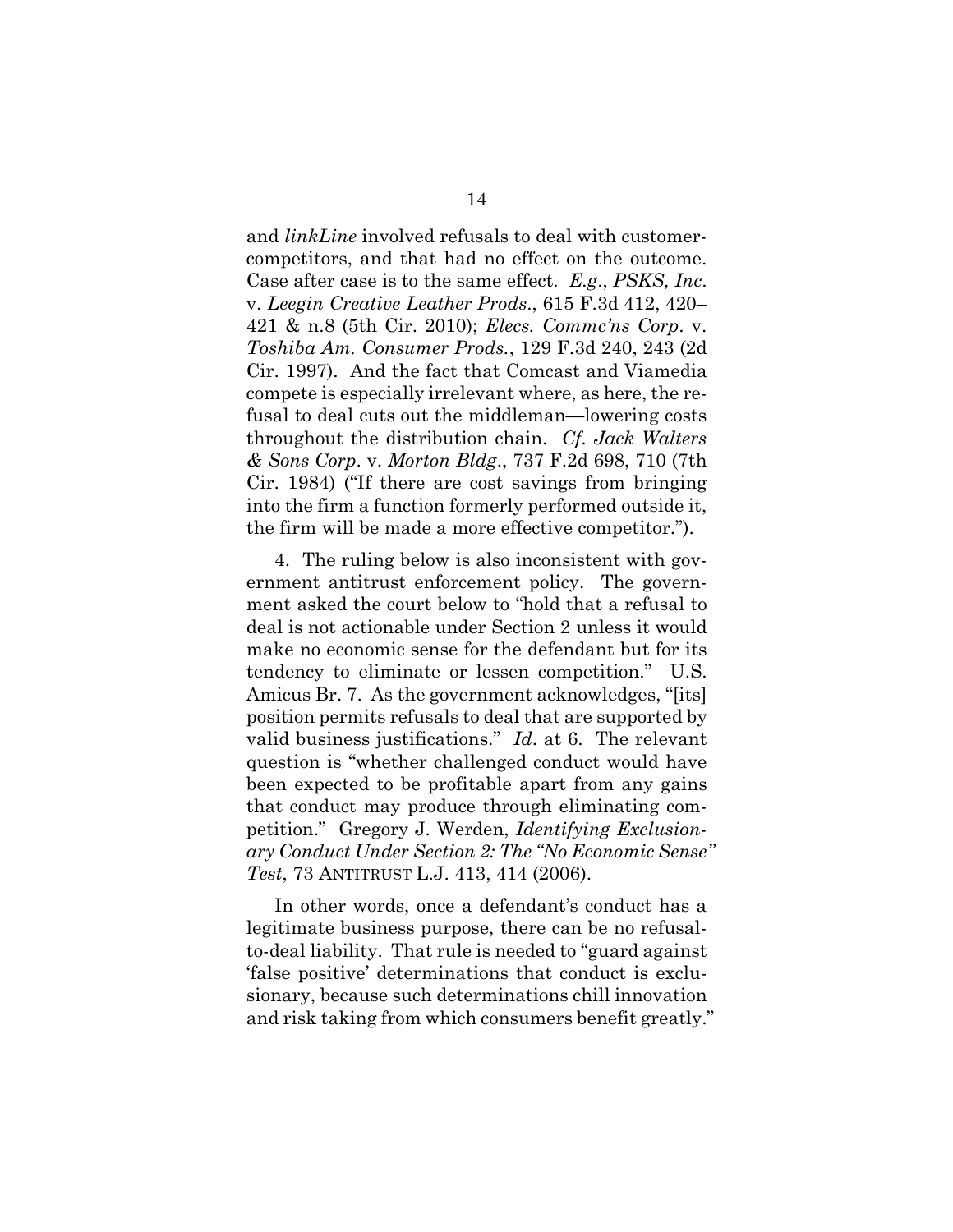<span id="page-22-2"></span>*Id.* at 432–433. This Court's review is needed to make that clear.

### <span id="page-22-0"></span>**C. Vertical integration predominantly advances the interests of consumers and should not be hobbled by unclear antitrust rules.**

Eliminating the middleman—the basis of Viamedia's claim—is a type of vertical integration and is almost always procompetitive. Even the decision below acknowledged that eliminating a middleman allows a company "to achieve cost-savings by 'elimination of double marginalization,'" the additional cost necessitated by using an intermediary. Pet. App. 65a.

<span id="page-22-1"></span>All other things equal, middlemen add costs to the distribution process, and avoiding those costs lowers prices to consumers. As the Fourth Circuit has put it, a "single firm incorporating separate but closely related production processes can often be far more efficient than various independent entities transacting to produce the same good." *It's My Party, Inc*. v. *Live Nation, Inc*., 811 F.3d 676, 689 (4th Cir. 2016). Likewise, Areeda and Hovenkamp explain that, "[i]n the vast majority of instances, [vertical] integration [by a monopolist] reflects adaptation to more efficient ways of doing business or an effort to overcome high prices or other poor competitive performance in vertically related markets." AREEDA & HOVENKAMP ¶ 759b. They add that, "[i]f it appeared necessary to adopt the simplest solution, we would without hesitation make the act of vertical integration by a monopolist per se lawful." *Ibid*.; see also *id*. *¶* 1700j1, at 14–16 & n.35*.*

<span id="page-22-3"></span>In the 1970s and 1980s, the courts of appeals recognized as much in rejecting challenges brought by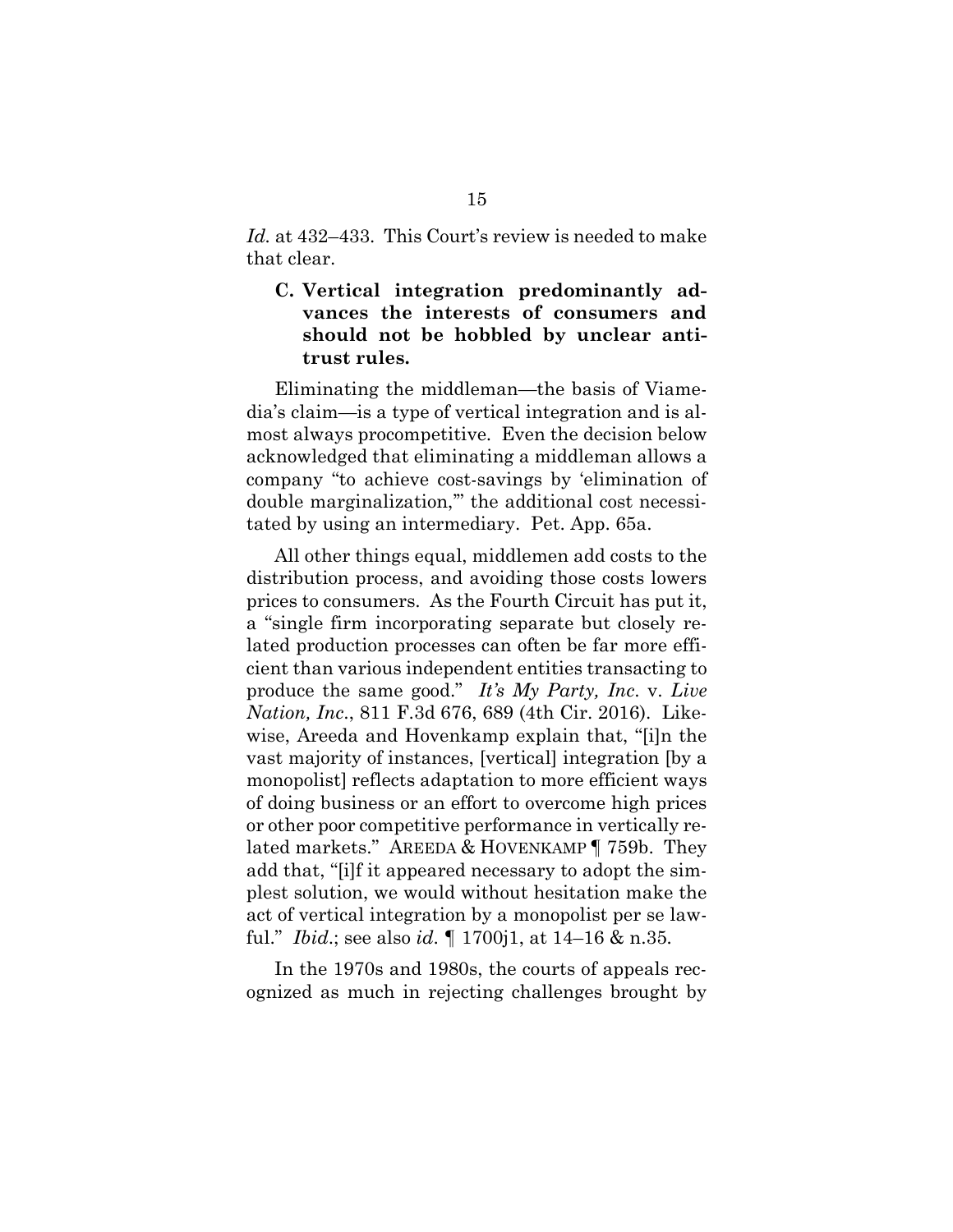<span id="page-23-5"></span><span id="page-23-3"></span><span id="page-23-2"></span>dealers who were terminated as the newspaper industry moved from independent distributors to direct distribution. See, *e.g*., *Kowalski* v. *Chi. Tribune Co.,* 854 F.2d 168 (7th Cir. 1988); *Belfiore* v. *New York Times Co*., 826 F.2d 177 (2d Cir. 1987); *Paschall* v. *Kansas City Star Co*., 727 F.2d 692 (8th Cir. 1984); *Bowen* v. *New York News, Inc*., 522 F.2d 1242 (2d Cir. 1975). Yet the Seventh Circuit's opinion casts a pall over these and other legitimate business decisions designed to lower costs and, thus, prices to consumers. Review is needed to eliminate the uncertainty that the decision below has created.

<span id="page-23-0"></span>**II. Rejecting refusal-to-deal claims on the pleadings where a defendant has a rational procompetitive purpose gives businesses muchneeded certainty.** 

### <span id="page-23-4"></span><span id="page-23-1"></span>**A. Clear rules are especially important in this area of antitrust law.**

This Court "ha[s] repeatedly emphasized the importance of clear rules in antitrust law." *linkLine*, 555 U.S. at 452. As Professor Melamed has observed, "selection of antitrust rules depends critically on their administrability," which includes "the ability of businesses to know what conduct is permitted and what is prohibited." A. Douglas Melamed, *Exclusionary Conduct under the Antitrust Laws: Balancing, Sacrifice, and Refusals to Deal*, 20 BERKELEY TECH. L.J. 1247, 1252 (2005).

<span id="page-23-6"></span>Administrable rules are especially important in the refusal-to-deal context, as the standards governing this area of law affect a broad range of industries representing wide swaths of the economy. For example, recent refusal-to-deal cases have involved claims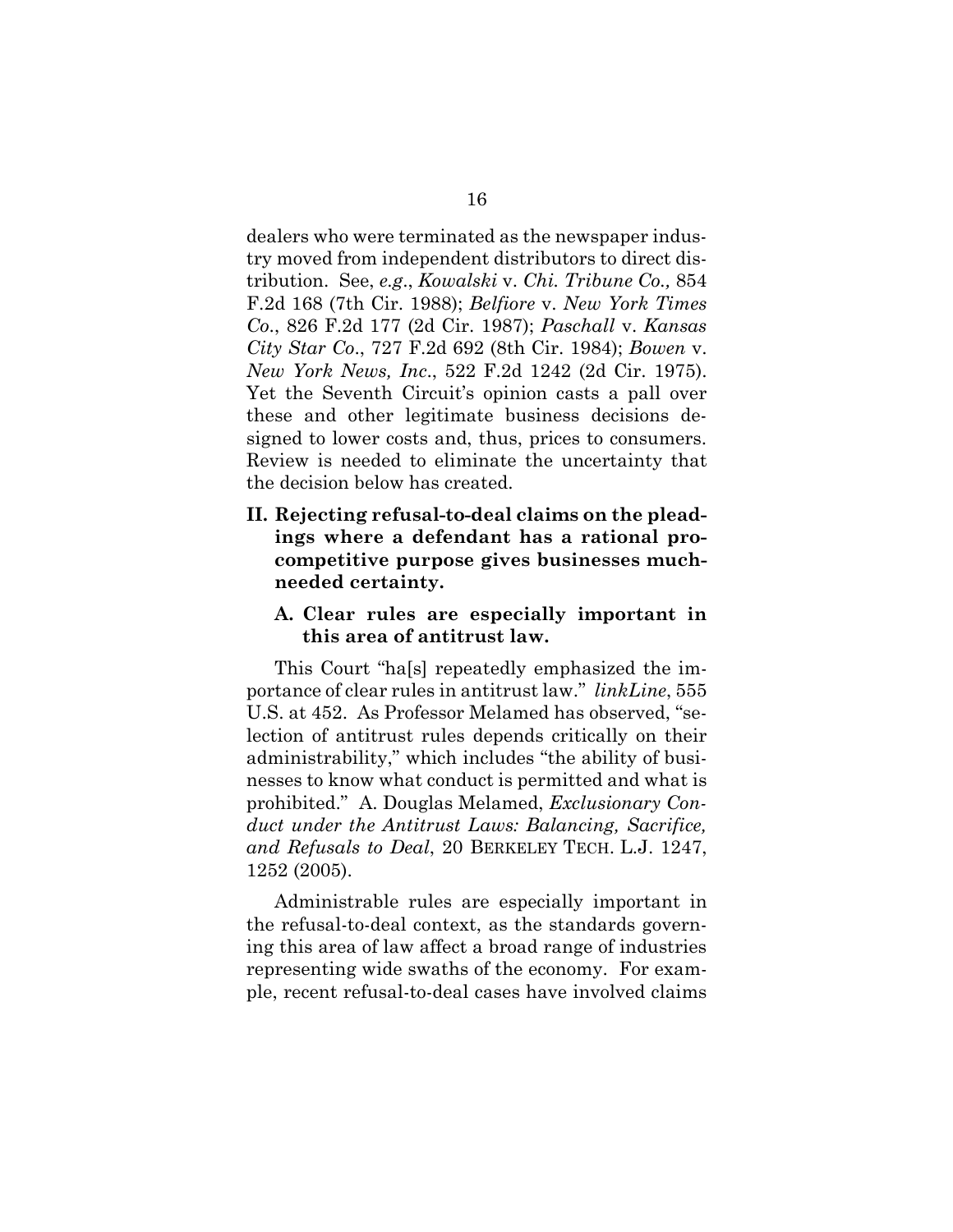<span id="page-24-6"></span>against cellular phone technology companies,<sup>3</sup> pharmacy benefits managers,<sup>4</sup> aviation firms,<sup>5</sup> and manufacturers of beauty products.6 Earlier cases likewise involve diverse industries ranging from elevator vendor and maintenance companies7 and the publishers of real-time golf scores<sup>8</sup> to hospitals<sup>9</sup> and the manufacturers of crushed stone.<sup>10</sup>

The Seventh Circuit's balancing approach fails to provide businesses with the requisite clarity and predictability. The justification for Comcast's conduct is plain: It seeks to "eliminate the middleman" and serve customers directly—choosing the parties with whom it will deal, rather than have the choice forced upon it. As with price cutting, see *Brooke Group Ltd*. v. *Brown & Williamson Tobacco Corp*., 509 U.S. 209 (1993), the law recognizes the high value of this freedom by applying a strict test to demonstrate illegality. Just as

<span id="page-24-9"></span>5 *SOLIDFX, LLC* v. *Jeppesen Sanderson, Inc.*, 841 F.3d 827, 830 (10th Cir. 2016).

<span id="page-24-1"></span>6 *Duty Free Ams., Inc*. v. *Estee Lauder Cos.*, 797 F.3d 1248, 1256 (11th Cir. 2015).

<span id="page-24-2"></span>7 *In re Elevator Antitrust Litig.*, 502 F.3d 47, 49 (2d Cir. 2007).

<span id="page-24-5"></span><span id="page-24-3"></span>8 *Morris*, 364 F.3d at 1290.

<span id="page-24-0"></span>l

9 *Four Corners Nephrology Assocs., P.C*. v. *Mercy Med. Ctr. of Durango*, 582 F.3d 1216, 1217 (10th Cir. 2009) (Gorsuch, J.).

<span id="page-24-8"></span>10 *Port Dock*, 507 F.3d at 119–120.

<span id="page-24-4"></span><sup>3</sup> *FTC* v. *Qualcomm Inc.*, 969 F.3d 974, 982 (9th Cir. 2020).

<span id="page-24-7"></span><sup>4</sup> *Park Irmat Drug Corp*. v. *Express Scripts Holding Co.,* 911 F.3d 505, 518 (8th Cir. 2018).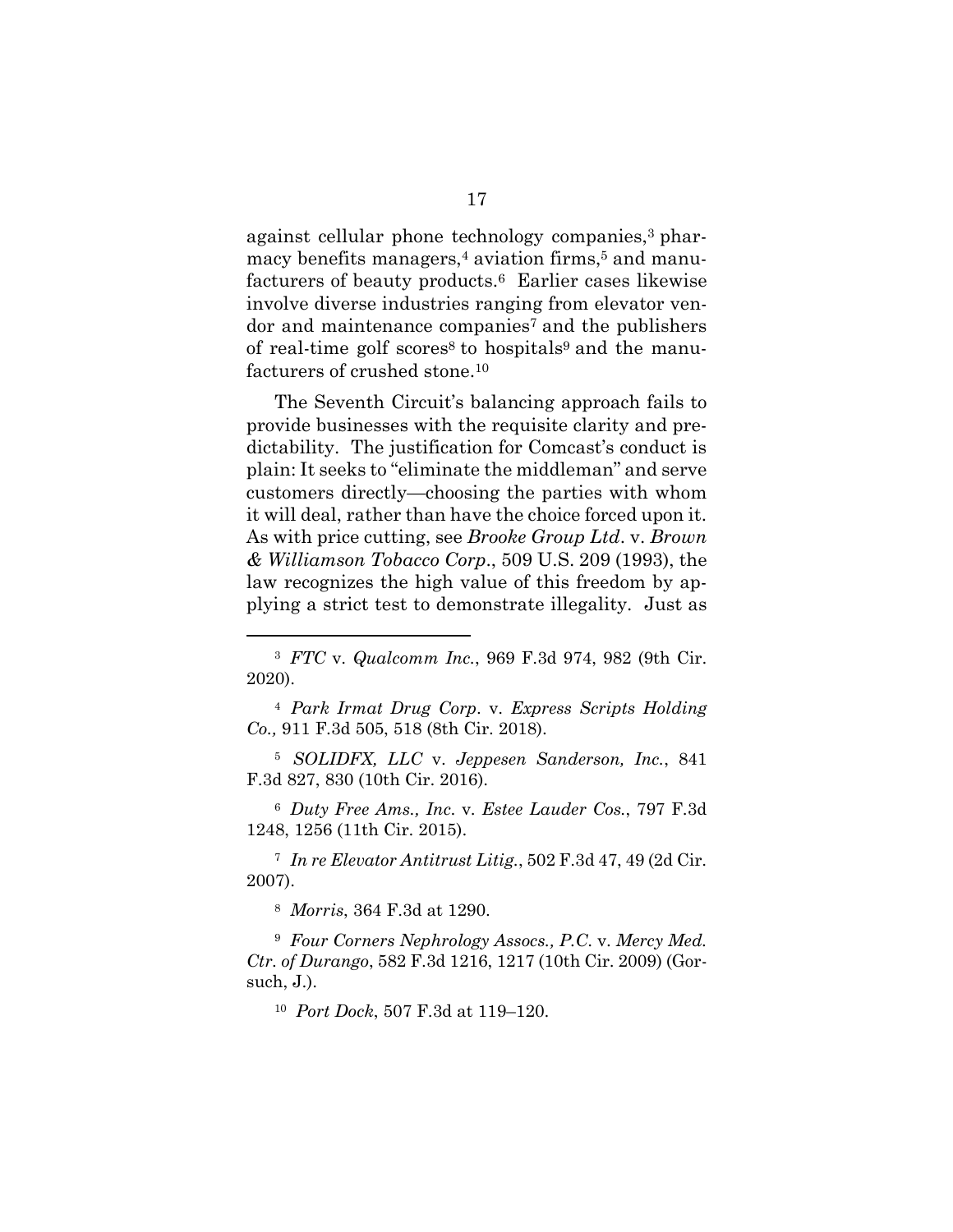price cutting is unlawful only when economically irrational (i.e., below cost), refusing to deal with particular businesses is unlawful only where unsupported by any legitimate business purpose. Only that clear rule provides the certainty that businesses need.

<span id="page-25-2"></span>In the antitrust context generally, courts "should adopt some simple presumptions that structure antitrust inquiry. Strong presumptions would guide businesses in planning their affairs by making it possible for counsel to state that some things do not create risks of liability." Frank H. Easterbrook, *The Limits of Antitrust*, 63 TEX. L. REV. 1, 14 (1984). In other words, "antitrust rules must 'be clear enough for lawyers to explain them to clients.'" *linkLine*, 555 U.S. at 453 (quoting *Town of Concord* v. *Bos. Edison Co.*, 915 F.2d 17, 22 (1st Cir. 1990) (Breyer, C.J.)). When, as in refusal-to-deal cases, "most examples of a category of conduct are competitive, the rules of litigation should be 'stacked'" so that "errors on the side of excusing questionable practices are preferable." *Id*. at 15. That way, such rules "do not ensnare many of these practices just to make sure that the few anticompetitive ones are caught." *Ibid*. What's more, a bright-line rule favoring firm independence avoids "the risk of inducing collusion and inviting judicial central planning." *Novell, Inc.*, 731 F.3d at 1076 (Gorsuch, J.).

<span id="page-25-1"></span><span id="page-25-0"></span>The district court's approach rightly permits disposing of refusal-to-deal cases under Rule 12 wherever a business justification is clear. It is unwarranted to skip past the motion-to-dismiss stage and jump into the ocean of antitrust discovery for this narrow doctrine when, as here, the complaint reveals a legitimate procompetitive justification for the defendant's conduct. As then-Judge Gorsuch once observed: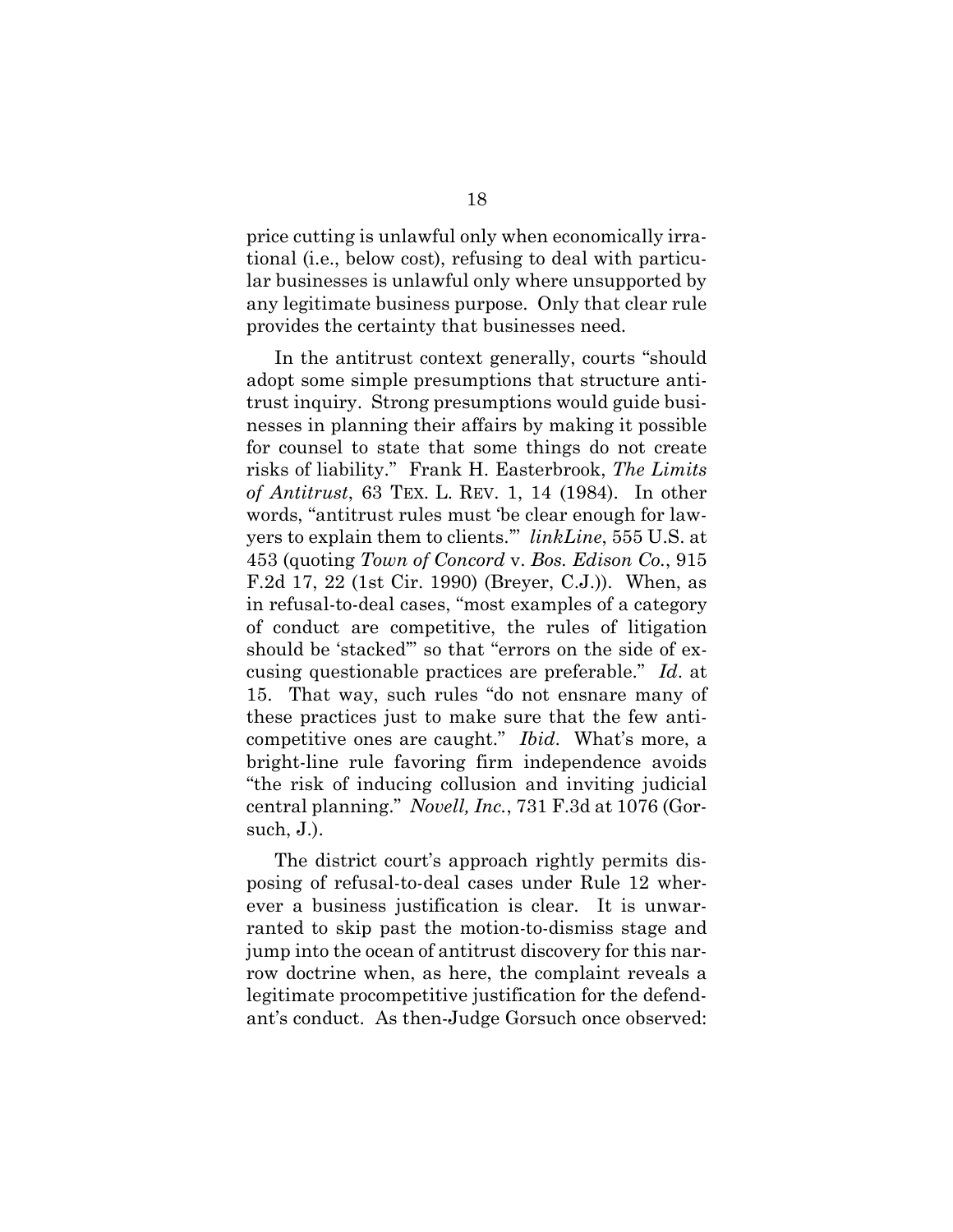for the claim to survive, "the monopolist's conduct must be irrational but for its anticompetitive effect." *Id.* at 1075.

<span id="page-26-1"></span>*Twombly* recognized "the common lament that the success of judicial supervision in checking discovery abuse has been on the modest side." 550 U.S. at 559. Indeed, it is this precise context—a narrow doctrine at the outer bounds of liability, with the potential for massive discovery that could compel businesses to settle meritless claims—that calls out for enforcement of the "practical significance" of Rule 8's pleading requirement. *Id.* at 557.

<span id="page-26-2"></span>Adopting the sensible test applied by the district court and the other courts of appeals would enable businesses to avoid the burdens of unjustified antitrust discovery while exercising their lawful freedom to choose those with whom to deal.

### <span id="page-26-0"></span>**B. Dismissal on the pleadings should not be inhibited by a balancing test.**

The balancing test adopted by the court below, by contrast, threatens the clarity needed in addressing refusal-to-deal claims. Pet. App. 54a–64a. This Court should intervene.

The Seventh Circuit's test is inherently vague. The court ticked off a series of factors that it deemed relevant in refusal-to-deal cases post-*Aspen Skiing*, including a refusal to sell at market price, a pre-existing business relationship absent a statutory duty, and the alleged presence of "unhappy customers." Pet. App. 54a–55a. But since the court's formulation of that test provides that "no factor is always decisive by itself" (Pet. App. 53a), it provides essentially no guidance for firms faced with situations where some, but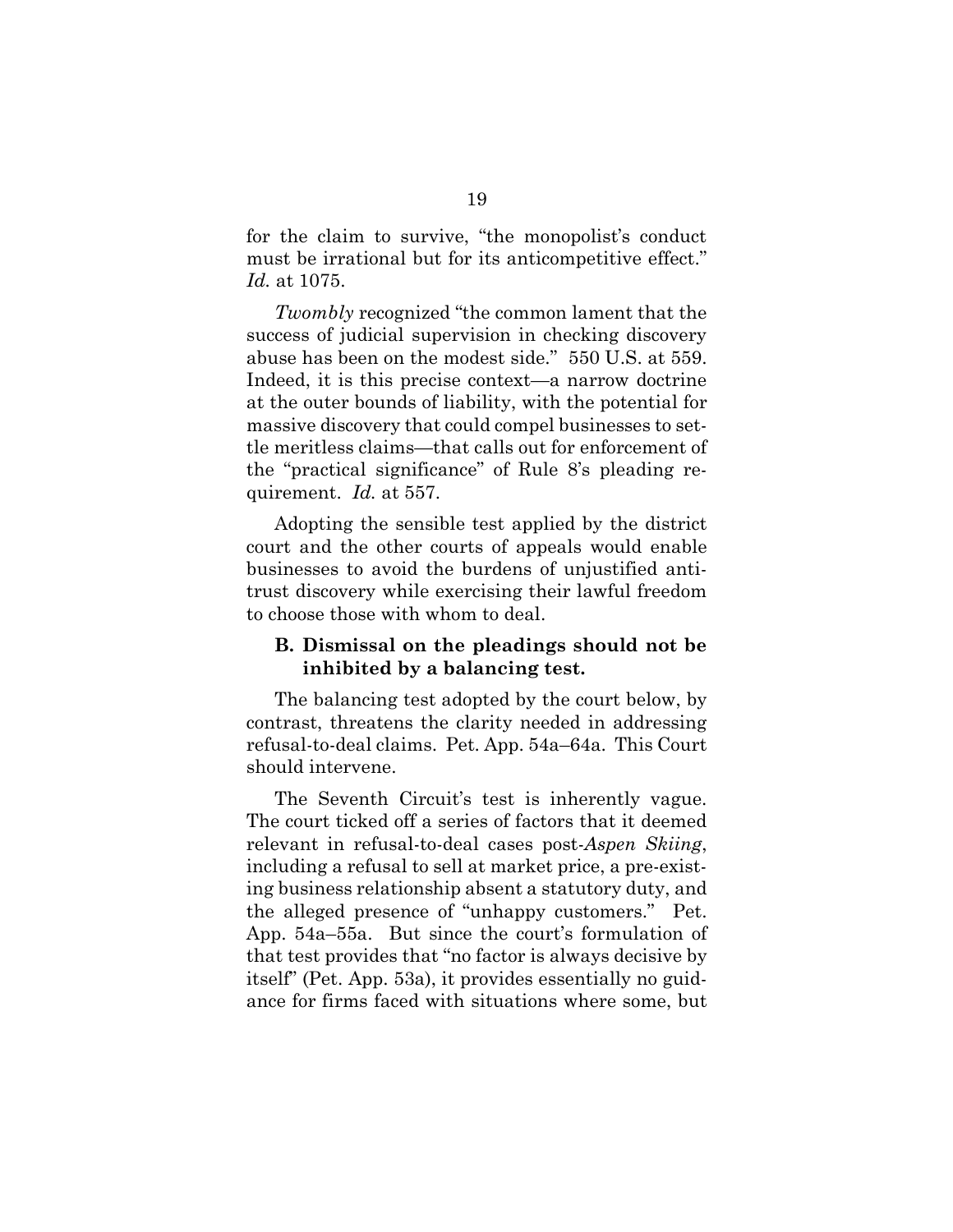not all, of the cited factors are present. Instead, firms will be left at the mercy of "case-by-case assessments of whether a challenged refusal to deal is indeed anticompetitive," in cases where the relative strength of each factor is unlikely to be duplicated. *Ibid*.

<span id="page-27-1"></span>The Seventh Circuit's balancing test "provides no guidance about how to determine whether or when the harms are disproportionate to the benefits," and thus "[b]y its terms \* \* \* is an invitation to ad hoc balancing with no explicit or commonly understood algorithm." A. Douglas Melamed, *Exclusive Dealing Agreements and Other Exclusionary Conduct—Are There Unifying Principles?*, 73 Antitrust L.J. 375, 380 (2006). That means businesses cannot make pro-consumer efficiency gains with confidence; instead, the threat of treble damages hangs over their heads, deterring such decisions, to the detriment of the very people antitrust is supposed to protect—consumers. Over time, applying that ad hoc balancing test will lead to "arbitrary judicial decision making and its corollaries, unpredictable antitrust laws and a resulting undermining of the ability of antitrust law to deter anticompetitive conduct while not deterring procompetitive conduct." *Ibid.* Balancing anticompetitive effects against the benefits of eliminating a middleman requires assessing the magnitude and likelihood of both, a difficult task at best in the throes of litigation. Businesses cannot operate effectively if they have to guess the outcome of that weighting in advance.

<span id="page-27-0"></span>Balancing can be appropriate where the conduct at issue is not overwhelmingly procompetitive. Exclusive dealing, for example, pervasively has the potential for anticompetitive foreclosure but can also have significant efficiencies or be the result of competition for the contract. For example, in *McWane, Inc*. v. *FTC*,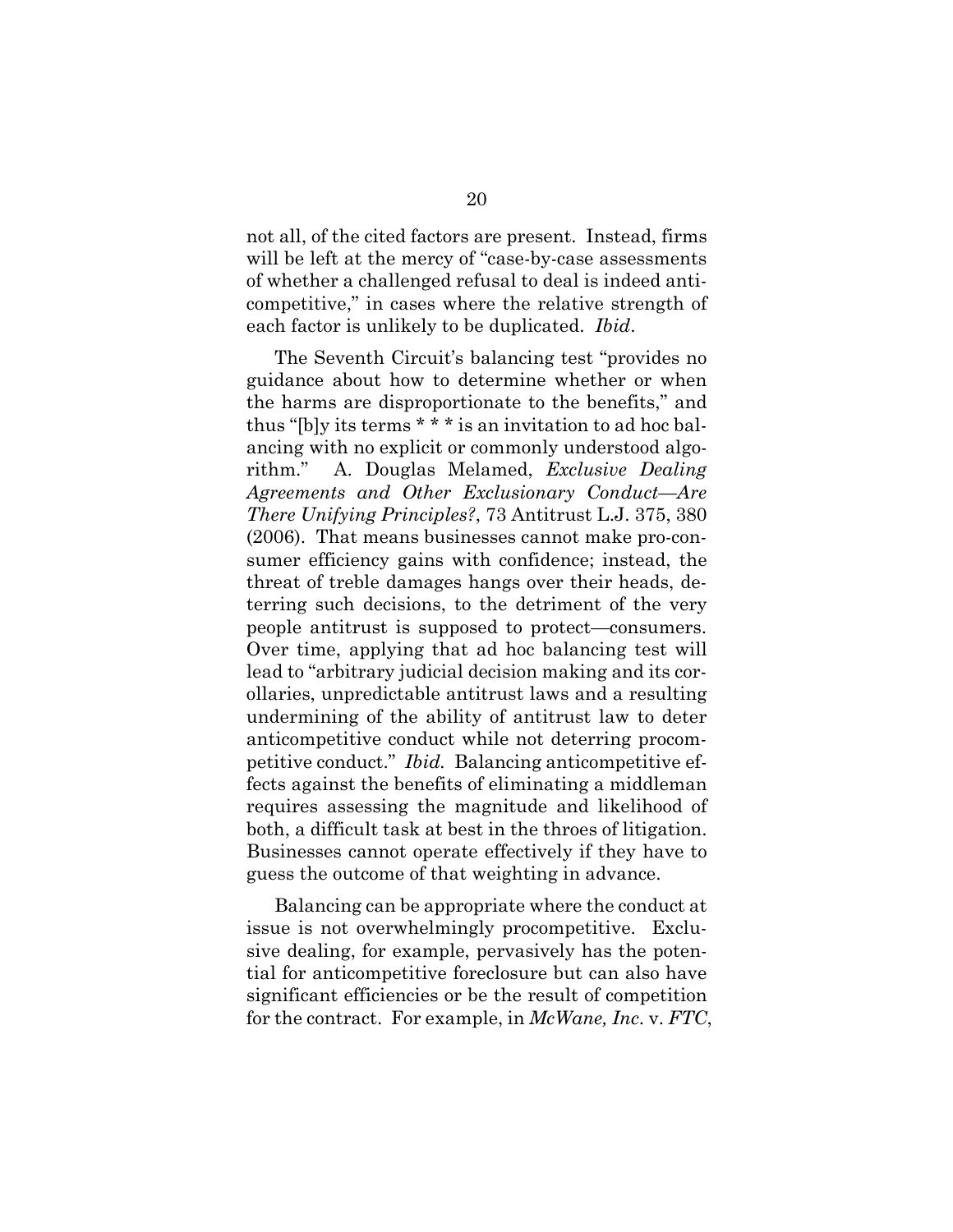<span id="page-28-0"></span>the Eleventh Circuit held that a producer of ductile iron pipe fittings violated the antitrust laws by imposing exclusive dealing arrangements on its distributors in response to a new competitor's entry into the market. 783 F.3d 814, 833–842 (11th Cir. 2015). But in *NicSand, Inc*. v. *3M Co.*, the Sixth Circuit upheld the defendant's exclusive dealing agreements with sellers of "do-it-yourself automotive sandpaper," explaining that the plaintiff's own previous contracts confirmed that the agreements were typical of the industry and fostered competition. 507 F.3d 442, 451–457 (6th Cir. 2007) (en banc). When both anticompetitive foreclosure and significant efficiencies are common effects of a business arrangement, balancing is an effective necessity. Not so with refusals to deal, let alone where the refusal is to eliminate a middleman. Refusals in that context are so predominantly procompetitive (or at least neutral) that comparing the very real efficiencies against a mere hypothesis of harm is not worth the candle.

In this context, the need to have clarity—and thus to avoid balancing—is acute. As a practical matter, balancing means a risk-averse company will avoid a refusal to deal because it cannot assess or calculate in advance the extensive cost and distraction of antitrust litigation. The safer course will always be continuing to deal, even where a refusal would offer significant cost savings and associated benefits to consumers.

<span id="page-28-1"></span>In sum, the only appropriate rule for unilateral refusals to deal is to allow for dismissal under Rule 12 when a plausible business justification appears on the face of the complaint. This Court's intervention is needed to make that clear.